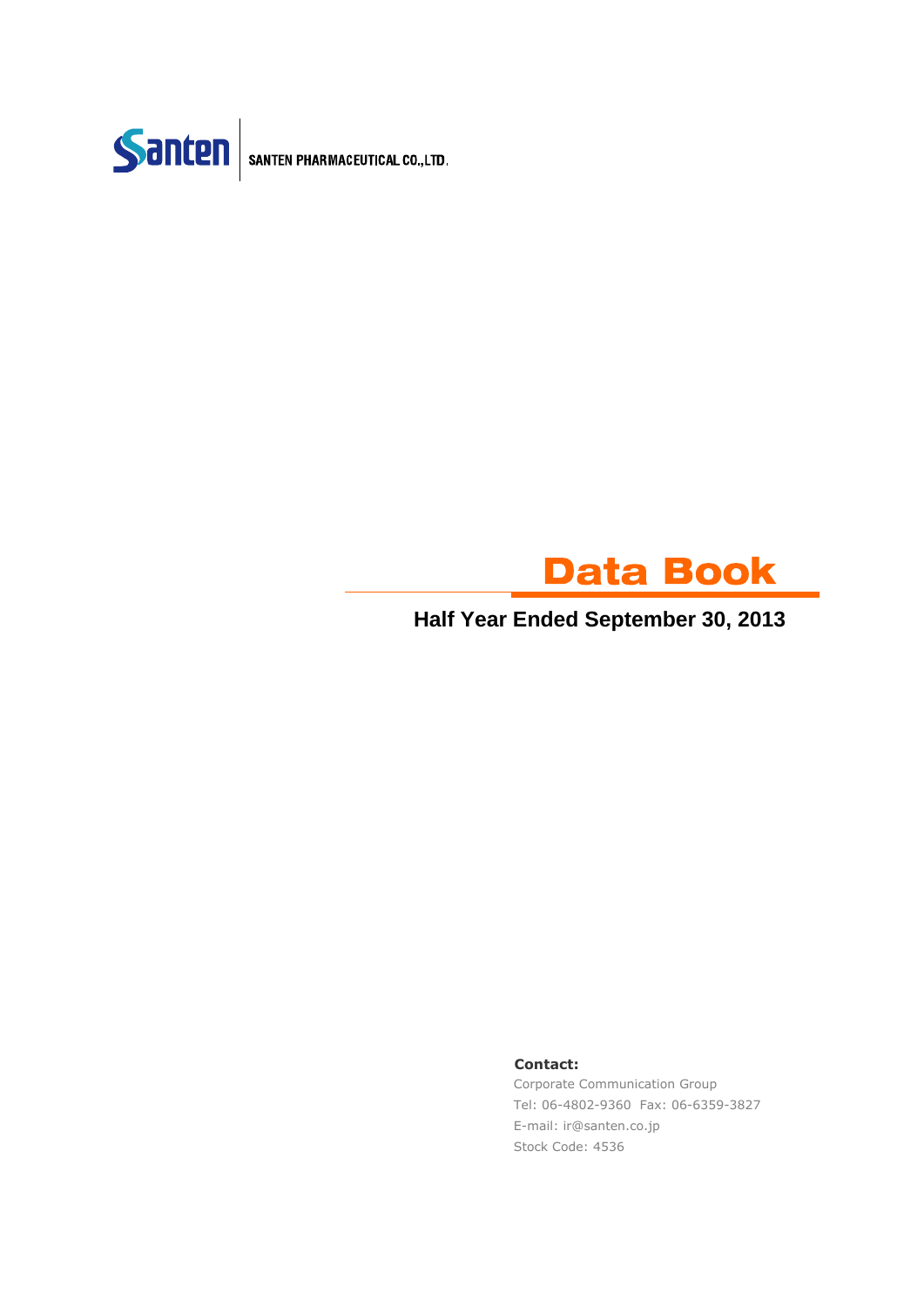## **Contents**

| <b>Financial highlights</b>     |                                           |                                                               | $\overline{2}$ |
|---------------------------------|-------------------------------------------|---------------------------------------------------------------|----------------|
|                                 |                                           | Consolidated financial summary                                | $\overline{c}$ |
|                                 |                                           | Consolidated balance sheets summary                           | $\overline{c}$ |
|                                 |                                           | ■Consolidated financial indexes                               | $\overline{c}$ |
|                                 |                                           | Exchange rates                                                | $\overline{2}$ |
| <b>Consolidated information</b> |                                           |                                                               | 4              |
|                                 |                                           | Consolidated statements of income and comprehensive income    | $\overline{4}$ |
|                                 | Consolidated statements of income details |                                                               | 5              |
|                                 |                                           | Major Selling, general and administrative expenses            | 5              |
|                                 |                                           | Major Non-operating income and expenses                       | 5              |
|                                 | Sales details                             |                                                               | 6              |
|                                 |                                           | Sales by segment                                              | 6              |
|                                 |                                           | Sales of major prescription pharmaceuticals                   | 7              |
|                                 | Consolidated balance sheets               |                                                               | 9              |
|                                 |                                           | Assets                                                        | 9              |
|                                 |                                           | Liabilities and net assets                                    | 10             |
|                                 | Consolidated statements of cash flows     |                                                               | 11             |
|                                 | Other consolidated information            |                                                               | 12             |
|                                 |                                           | $R&D$ expenditures                                            | 12             |
|                                 |                                           | Capital expenditures                                          | 12             |
|                                 |                                           | Depreciation and amortization                                 | 12             |
|                                 |                                           | Number of employees                                           | 12             |
| <b>Reference information</b>    |                                           |                                                               | 13             |
|                                 | Research & development                    |                                                               | 13             |
|                                 |                                           | ■ Pipeline of prescription pharmaceuticals (Clinical trials)  | 13             |
|                                 |                                           | ■Changes from August 6, 2013                                  | 14             |
|                                 | Pharmaceutical market in Japan            |                                                               | 15             |
|                                 |                                           | Revision of National Health Insurance (NHI) drug prices       | 15             |
|                                 |                                           | Market shares                                                 | 15             |
|                                 |                                           | Market shares by the rapeutic area - prescription ophthalmics | 15             |
|                                 | Stock information                         |                                                               | 16             |
|                                 |                                           | Stock price                                                   | 16             |
|                                 |                                           | Major shareholders                                            | 16             |
|                                 |                                           | Major stock information                                       | 16             |
|                                 |                                           | Breakdown of shareholding by number of shares                 | 17             |
|                                 |                                           | Breakdown of shareholding by number of shareholders           | 17             |
|                                 | Consolidated subsidiaries                 |                                                               | 18             |
|                                 | News releases                             |                                                               | 19             |

Forecasts in this report are based on the currently available information.

Actual results may differ materially depending on a number of factors including adverse economic conditions, delays in new products launch, currency exchange rate, legislative and regulatory developments.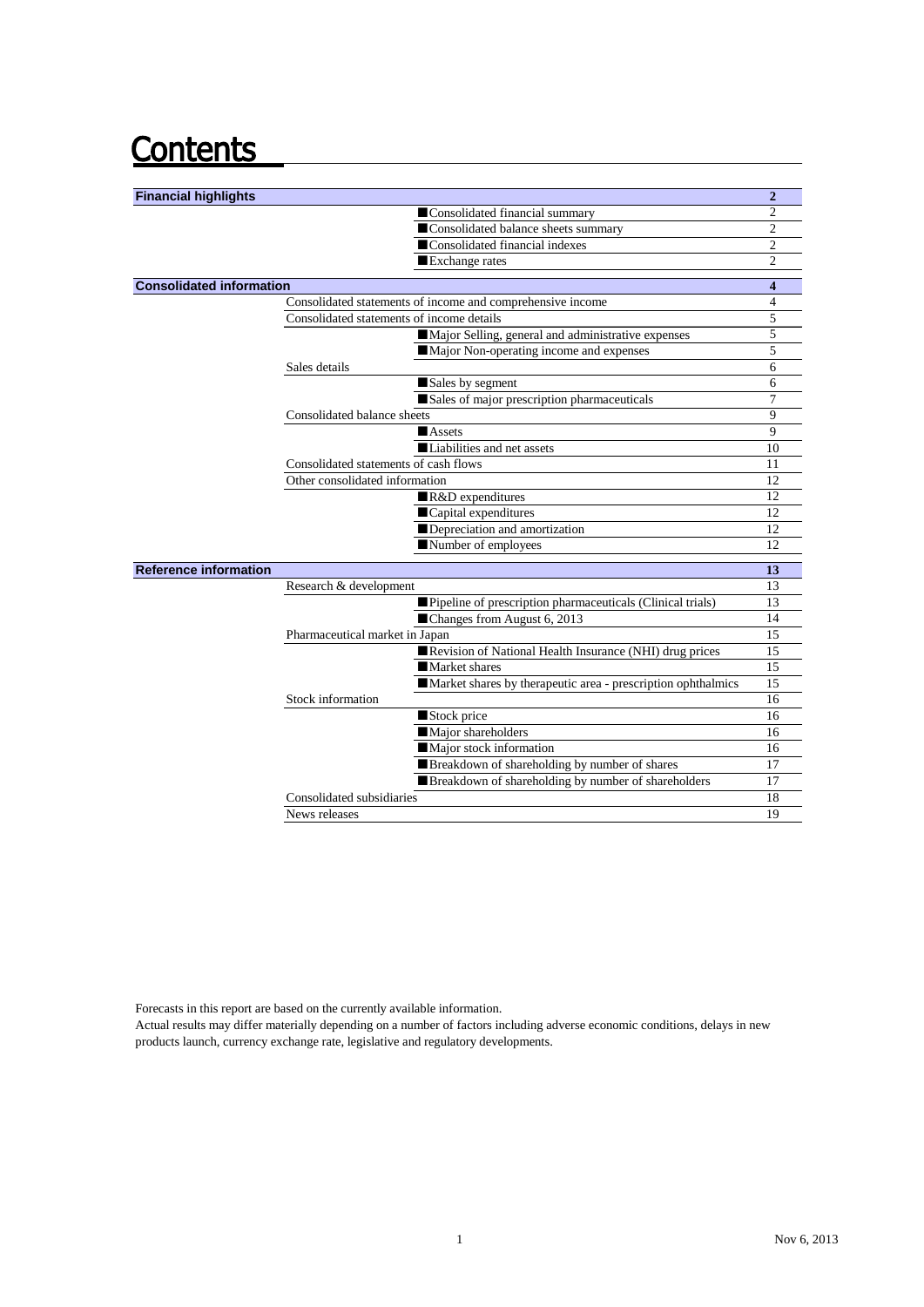### **Financial highlights**



### ■Consolidated financial summary the state of the state of the state of the state of the state of yen) and the state of the state of the state of the state of the state of the state of the state of the state of the state o

| $\blacksquare$ concentration in its rolar commutative<br>$\frac{1}{1}$ |        |         |        |         |        |                   |                    |          |
|------------------------------------------------------------------------|--------|---------|--------|---------|--------|-------------------|--------------------|----------|
| <b>Half</b> year/year to                                               | 9/2011 | 3/2012  | 9/2012 | 3/2013  |        | $9/2013$ % Change | 3/2014<br>Forecast | % Change |
| Net sales                                                              | 56.789 | 114,416 | 56.715 | 119,066 | 69.263 | 22.               | 141.500            | 18.8     |
| Operating income                                                       | 14.570 | 26.733  | 13.080 | 24.681  | 14.457 | 10.5              | 26,300             | 6.6      |
| Ordinary income                                                        | 15.050 | 27,780  | 13.466 | 25.602  | 14.861 | 10.4              | 26,800             | 4.7      |
| Net income                                                             | 9.905  | 17.160  | 8.978  | 16.520  | 8.994  | 0.2               | 18.200             | 10.2     |
| Dividends per share (yen)                                              | 50     | 100     | 50     | 100     | 50     | —                 | 100                |          |
| $DOE$ $(\%)$                                                           | 5.5    | 5.4     | 5.3    | 5.1     | 4.9    |                   |                    |          |

### ■Consolidated balance sheets summary (Millions of yen)

| <b>Half</b> year/year to | 9/2011  | 3/2012  | 9/2012          | 3/2013  |         | $9/2013$ % Change |
|--------------------------|---------|---------|-----------------|---------|---------|-------------------|
| Total assets             | 188.459 | 198.801 | 184.746 199.640 |         | 211.690 | 14.6              |
| Net assets               | 162.156 | 164.861 | 154.521         | 165.132 | 171.526 | 11.0              |
| Interest-bearing debts   | 175     | 157     | 173             | 133     |         | $-1.1$            |

### ■Consolidated financial indexes

| Half year/year to                   | 9/2011   | 3/2012   | 9/2012   | 3/2013   |          | $9/2013$ % Change | 3/2014<br>Forecast | % Change |
|-------------------------------------|----------|----------|----------|----------|----------|-------------------|--------------------|----------|
| $EPS$ (yen)                         | 113.70   | 196.96   | 103.98   | 195.81   | 108.99   | 4.8               | 215.72             | 10.2     |
| $BPS$ (yen)                         | 1.857.14 | 1.887.81 | 1.874.25 | 1.998.44 | 2.073.17 | 10.6              |                    |          |
| Debt equity ratio (times)           | 0.00     | 0.00     | 0.00     | 0.00     | 0.00     | -                 |                    |          |
| PER (times)                         | 14.2     | 17.9     | 17.3     | 22.7     | 21.9     | –                 |                    |          |
| PBR (times)                         | 1.74     | 1.87     | 1.92     | 2.23     | 2.30     | -                 |                    |          |
| $ROE$ $%$                           | 12.5     | 10.7     | 11.3     | 10.0     | 10.7     | –                 |                    |          |
| $ROA$ $%$                           | 10.6     | 8.9      | 9.4      | 8.3      | 8.7      | -                 |                    |          |
| Equity ratio(%)                     | 85.9     | 82.8     | 83.4     | 82.6     | 80.8     | –                 |                    |          |
| * Free cash flows (millions of yen) | 8.000    | 18,203   | 2.981    | 6,334    | 8,653    | 190.3             |                    |          |
| * EBITDA (millions of yen)          | 16.452   | 30,601   | 14,724   | 28,255   | 15,322   | 4.1               |                    |          |

\*Free cash flows = (Cash flows from operating activities) - (Capital expenditures)

Not adjusting increase/decrease in trade receivables for fiscal years ending on holidays.

\*EBITDA = (Income before income taxes) + (Interest expense) + (Depreciation and amortization)

| Exchange rates           |        |        |        |        |        |  |  |
|--------------------------|--------|--------|--------|--------|--------|--|--|
| <b>Half</b> year/year to | 9/2011 | 3/2012 | 9/2012 | 3/2013 | 9/2013 |  |  |
| Exchange rate: US dollar | 79.74  | 79.03  | 79.30  | 82.91  | 98.31  |  |  |
| : Euro                   | 116.08 | 110.27 | 102.20 | 106.01 | 127.47 |  |  |
| : RMB                    | 12.51  | 12.34  | 12.61  | 12.64  | 15.25  |  |  |

Forecasts in this report are based on the currently available information. Actual results may differ materially depending on a number of factors including adverse economic conditions etc.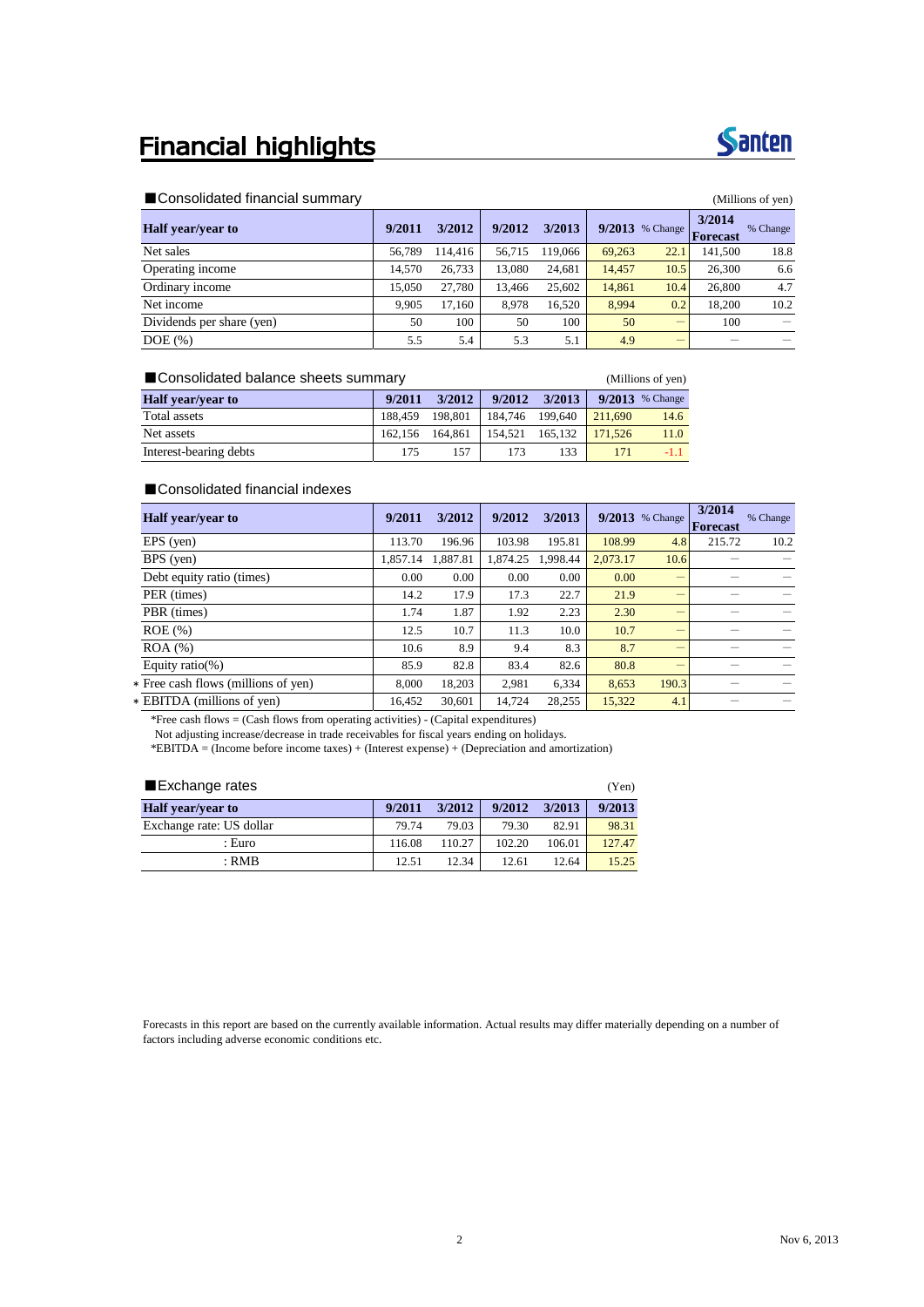## **Financial highlights**

### ■Consolidated Financial summary (Graph)















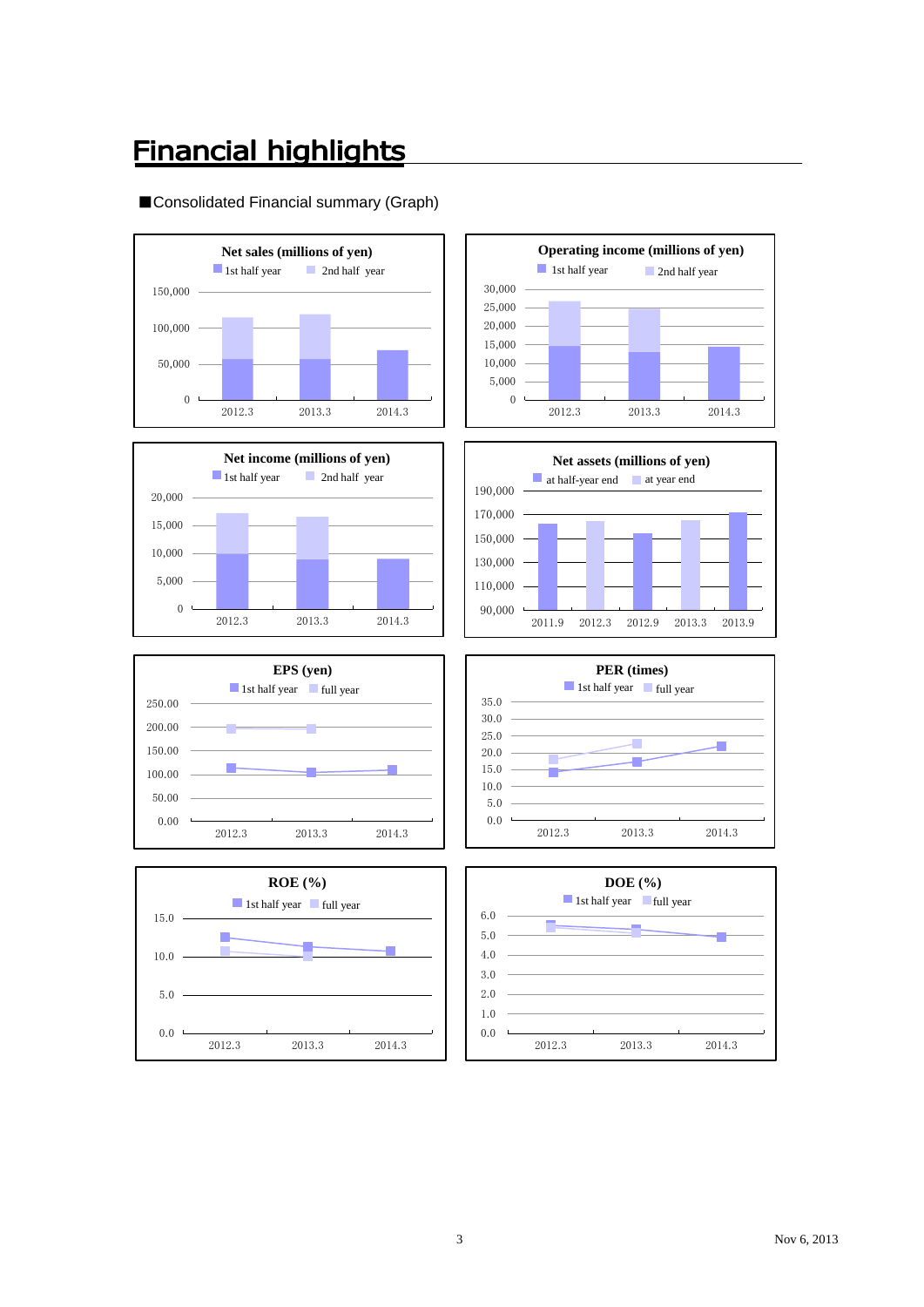## Consolidated Information<br>Consolidated statements of income and comprehensive income



|                                              |        |         |          |         |        | Change over   |
|----------------------------------------------|--------|---------|----------|---------|--------|---------------|
| Half year/year to                            | 9/2011 | 3/2012  | 9/2012   | 3/2013  | 9/2013 | previous half |
|                                              |        |         |          |         |        | year $(\% )$  |
| <b>Net sales</b>                             | 56,789 | 114,416 | 56,715   | 119,066 | 69,263 | 22.1          |
| Cost of sales                                | 17,767 | 35,385  | 18,821   | 41,501  | 27,160 | 44.3          |
| (Percentage of net sales)                    | 31.3%  | 30.9%   | 33.2%    | 34.9%   | 39.2%  |               |
| <b>Gross profit</b>                          | 39,021 | 79,031  | 37,893   | 77,564  | 42,102 | 11.1          |
| (Percentage of net sales)                    | 68.7%  | 69.1%   | 66.8%    | 65.1%   | 60.8%  |               |
| Selling, general and administrative expenses | 24,451 | 52,298  | 24,812   | 52,883  | 27,645 | 11.4          |
| (Percentage of net sales)                    | 43.1%  | 45.7%   | 43.8%    | 44.4%   | 39.9%  |               |
| R&D expenditures                             | 7,602  | 17,225  | 7,942    | 16,719  | 8,078  | 1.7           |
| (Percentage of net sales)                    | 13.4%  | 15.1%   | 14.0%    | 14.0%   | 11.7%  |               |
| <b>Operating income</b>                      | 14,570 | 26,733  | 13,080   | 24,681  | 14,457 | 10.5          |
| (Percentage of net sales)                    | 25.7%  | 23.4%   | 23.1%    | 20.7%   | 20.9%  |               |
| Non-operating income                         | 506    | 1,119   | 496      | 1,007   | 560    | 12.9          |
| Non-operating expenses                       | 27     | 71      | 110      | 86      | 156    | 41.2          |
| <b>Ordinary income</b>                       | 15,050 | 27,780  | 13,466   | 25,602  | 14,861 | 10.4          |
| (Percentage of net sales)                    | 26.5%  | 24.3%   | 23.7%    | 21.5%   | 21.5%  |               |
| Extraordinary gain                           | 61     | 61      | 16       | 17      |        |               |
| <b>Extraordinary</b> loss                    | 22     | 51      | 5        | 28      | 878    |               |
| Income before income taxes                   | 15,088 | 27,791  | 13,477   | 25,591  | 13,983 | 3.8           |
| (Percentage of net sales)                    | 26.6%  | 24.3%   | 23.8%    | 21.5%   | 20.2%  |               |
| Income taxes - current                       | 5,015  | 9,912   | 4,382    | 7,908   | 5,467  | 24.8          |
| Income taxes - deferred                      | 167    | 717     | 116      | 1,162   | $-478$ | $-509.7$      |
| Income before minority interests             | 9,905  | 17,160  | 8,978    | 16,520  | 8,994  | 0.2           |
| Net income                                   | 9,905  | 17,160  | 8,978    | 16,520  | 8,994  | 0.2           |
| (Percentage of net sales)                    | 17.4%  | 15.0%   | 15.8%    | 13.9%   | 13.0%  |               |
| Income before minority interests             | 9,905  | 17,160  | 8,978    | 16,520  | 8,994  |               |
| Other comprehensive income                   | 43     | $-194$  | $-1,331$ | 5,208   | 2,695  |               |
| Comprehensive income                         | 9,949  | 16,966  | 7,646    | 21,728  | 11,689 |               |

(Millions of yen)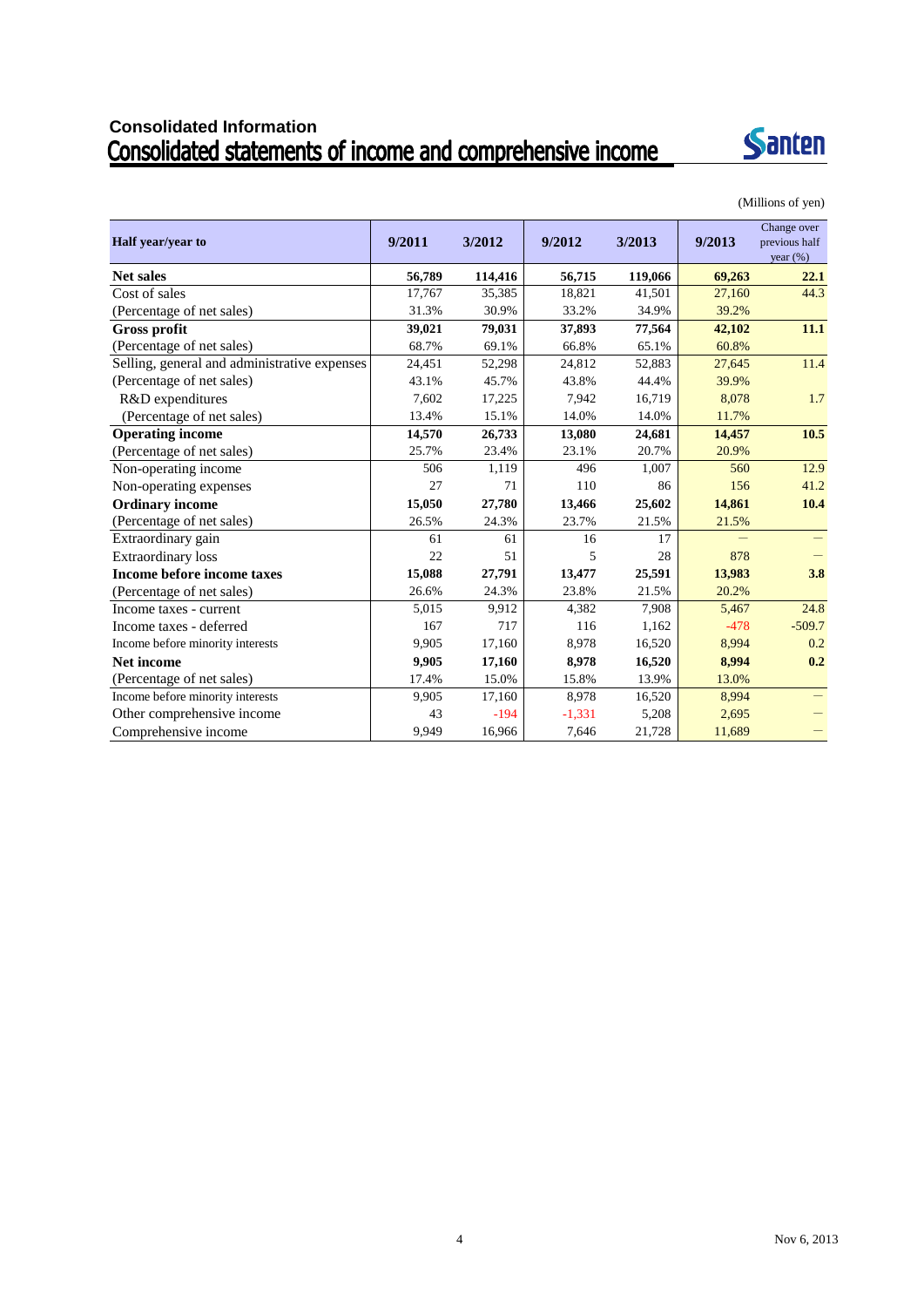# Consolidated Information<br>**Consolidated statements of income details**

| Major Selling, general and administrative expenses |        |        | (Millions of yen) |        |        |                                             |
|----------------------------------------------------|--------|--------|-------------------|--------|--------|---------------------------------------------|
| <b>Half</b> year/year to                           | 9/2011 | 3/2012 | 9/2012            | 3/2013 | 9/2013 | Change over<br>previous half<br>year $(\%)$ |
| Personnel expenses                                 | 7,352  | 14,933 | 7,567             | 15,627 | 8.294  | 9.6                                         |
| Sales promotion expenses                           | 2,350  | 5,163  | 2,325             | 5,233  | 2,642  | 13.6                                        |
| Royalty expenses                                   | 1,091  | 1.952  | 950               | 1,935  | 1,130  | 19.0                                        |
| Advertising expenses                               | 726    | 1.221  | 375               | 1,116  | 831    | 121.5                                       |
| R&D expenditures                                   | 7.602  | 17.225 | 7.942             | 16.719 | 8.078  | 1.7                                         |

### ■Major Non-operating income and expenses (Millions of yen)

| <b>Half</b> year/year to     | 9/2011 | 3/2012 | 9/2012 | 3/2013 | 9/2013 | Change over<br>previous half<br>year $(\%)$ |
|------------------------------|--------|--------|--------|--------|--------|---------------------------------------------|
| Interest and dividend income | 251    | 528    | 263    | 522    | 280    | 6.5                                         |
| Gain on insurance received   | 143    | 143    | 157    | 157    | 147    | -6.3                                        |
| Interest expense             |        | 22     |        |        |        | 32.2                                        |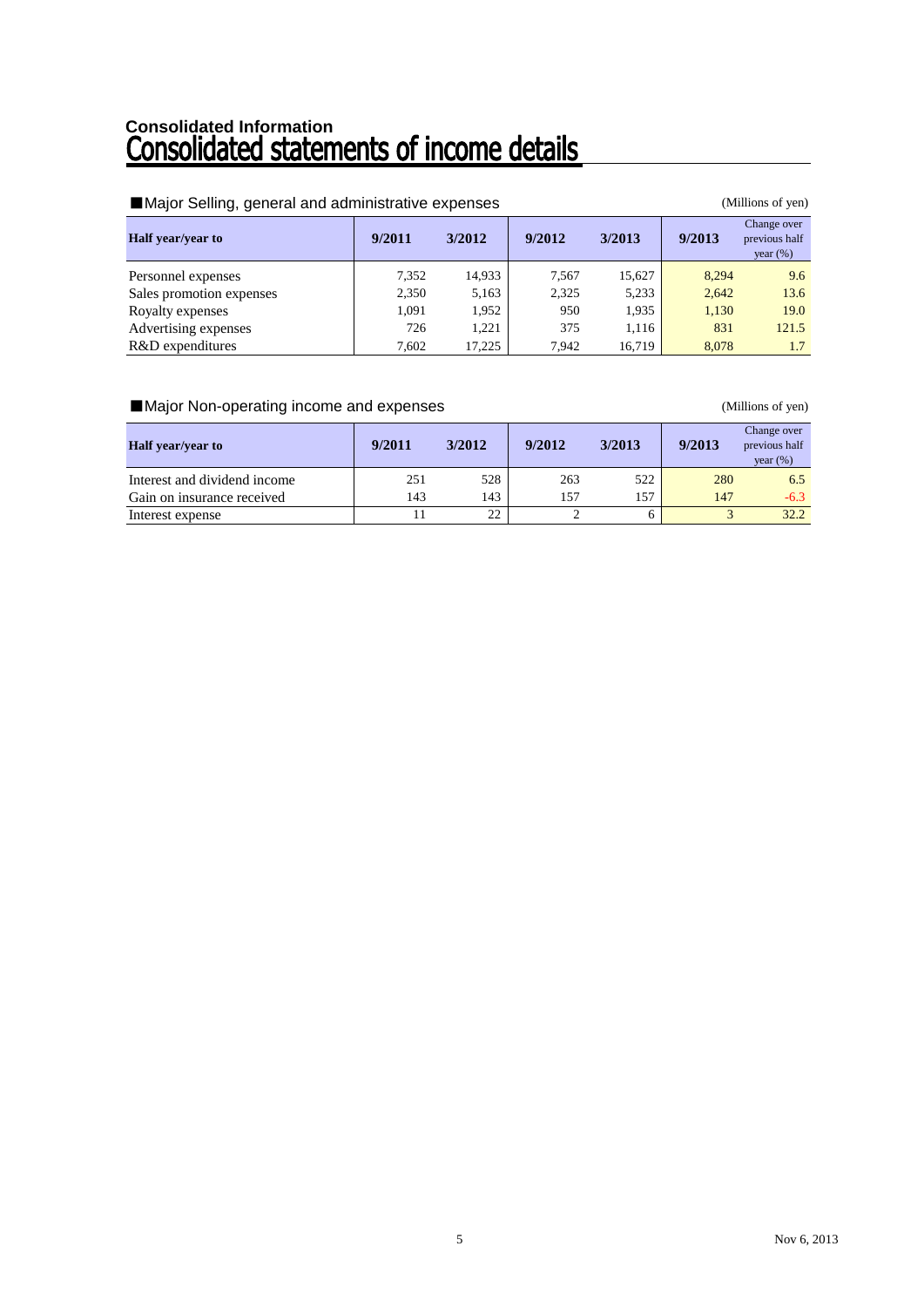## Sales details



### ■Sales by segment (Millions of yen)

| 9/2011 | 3/2012  | 9/2012 | 3/2013  | 9/2013 |         | 3/2014<br><b>Forecast</b>                               |
|--------|---------|--------|---------|--------|---------|---------------------------------------------------------|
| 55.224 | 111,846 | 55.639 | 116,810 | 67,877 | 22.0    | 138,401                                                 |
| 52.778 | 107.249 | 52.459 | 110,336 |        | 22.9    | 131,674                                                 |
| 46,937 | 93,620  | 46,675 | 98,981  |        | 25.6    | 120,299                                                 |
| 5,157  | 9,987   | 5,045  | 9,874   |        | 4.2     | 10,032                                                  |
| 682    | 3,641   | 738    | 1,480   | 581    | $-21.3$ | 1.342                                                   |
| 2.446  | 4,597   | 3,180  | 6.474   |        | 6.9     | 6.727                                                   |
| 1.564  | 2,570   | 1.075  | 2,255   |        | 28.9    | 3,098                                                   |
| 1,558  | 2,558   | 1.069  | 2,245   | 1,261  | 17.9    | 2,844                                                   |
| 5      | 11      | 5      | 10      | 124    |         | 253                                                     |
| 56,789 | 114,416 | 56,715 | 119,066 | 69.263 | 22.1    | 141.500                                                 |
|        |         |        |         |        |         | % Change<br>64,476<br>58,638<br>5,256<br>3,400<br>1,386 |

### [Domestic] (Millions of yen)

| <b>Half</b> year/year to           | 9/2011 | 3/2012 | 9/2012 | 3/2013  | 9/2013 | % Change | 3/2014<br>Forecast |
|------------------------------------|--------|--------|--------|---------|--------|----------|--------------------|
| Pharmaceuticals                    | 46.778 | 93.449 | 46.817 | 98,521  | 56,806 | 21.3     | 114,960            |
| Prescription pharmaceuticals       | 44.336 | 88,862 | 43.641 | 92,062  | 53.424 | 22.4     | 108,304            |
| Ophthalmic                         | 38,687 | 77.753 | 38,046 | 81,125  | 47,915 | 25.9     | 97,612             |
| Anti-rheumatic drugs               | 5.073  | 9.883  | 5.013  | 9.810   | 5.206  | 3.9      | 9.945              |
| Other prescription pharmaceuticals | 575    | 1,225  | 581    | 1,126   | 302    | $-48.0$  | 746                |
| OTC pharmaceuticals                | 2.441  | 4,587  | 3.175  | 6.458   | 3.381  | 6.5      | 6,656              |
| Others                             | 923    | 1,924  | 1.029  | 2,189   | 1.364  | 32.6     | 3,053              |
| Medical devices                    | 917    | 1.912  | 1.023  | 2.178   | 1,240  | 21.1     | 2,800              |
| <b>Others</b>                      | 5      | 11     |        | 10      | 124    |          | 253                |
| Total domestic sales               | 47,701 | 95,374 | 47.846 | 100.711 | 58.171 | 21.6     | 118,014            |
| (Percentage of total net sales)    | 84.0%  | 83.4%  | 84.4%  | 84.6%   | 84.0%  |          | 83.4%              |

### [Overseas] (Millions of yen)

| <b>Half</b> year/year to           | 9/2011 | 3/2012 | 9/2012 | 3/2013 | 9/2013 | % Change | 3/2014<br>Forecast |
|------------------------------------|--------|--------|--------|--------|--------|----------|--------------------|
| Pharmaceuticals                    | 8.446  | 18,396 | 8.822  | 18,288 | 11,070 | 25.5     | 23,440             |
| Prescription pharmaceuticals       | 8.441  | 18,386 | 8.817  | 18.273 | 11.051 | 25.3     | 23,370             |
| Ophthalmic                         | 8.249  | 15.866 | 8,628  | 17,855 | 10.723 | 24.3     | 22,686             |
| Anti-rheumatic drugs               | 84     | 103    | 31     | 63     | 49     | 54.5     | 87                 |
| Other prescription pharmaceuticals | 107    | 2.416  | 157    | 354    | 278    | 77.3     | 595                |
| OTC pharmaceuticals                | 4      | 10     | 4      | 15     | 19     | 291.6    | 70                 |
| <b>Others</b>                      | 641    | 645    | 46     | 66     | 21     | $-53.6$  | 44                 |
| Medical devices                    | 641    | 645    | 46     | 66     | 21     | $-53.6$  | 44                 |
| <b>Others</b>                      |        | _      |        |        |        |          |                    |
| Total overseas sales               | 9.087  | 19.042 | 8.868  | 18.354 | 11.092 | 25.1     | 23,485             |
| (Percentage of total net sales)    | 16.0%  | 16.6%  | 15.6%  | 15.4%  | 16.0%  |          | 16.6%              |

Forecasts in this report are based on the currently available information. Actual results may differ materially depending on a number of factors including adverse economic conditions etc.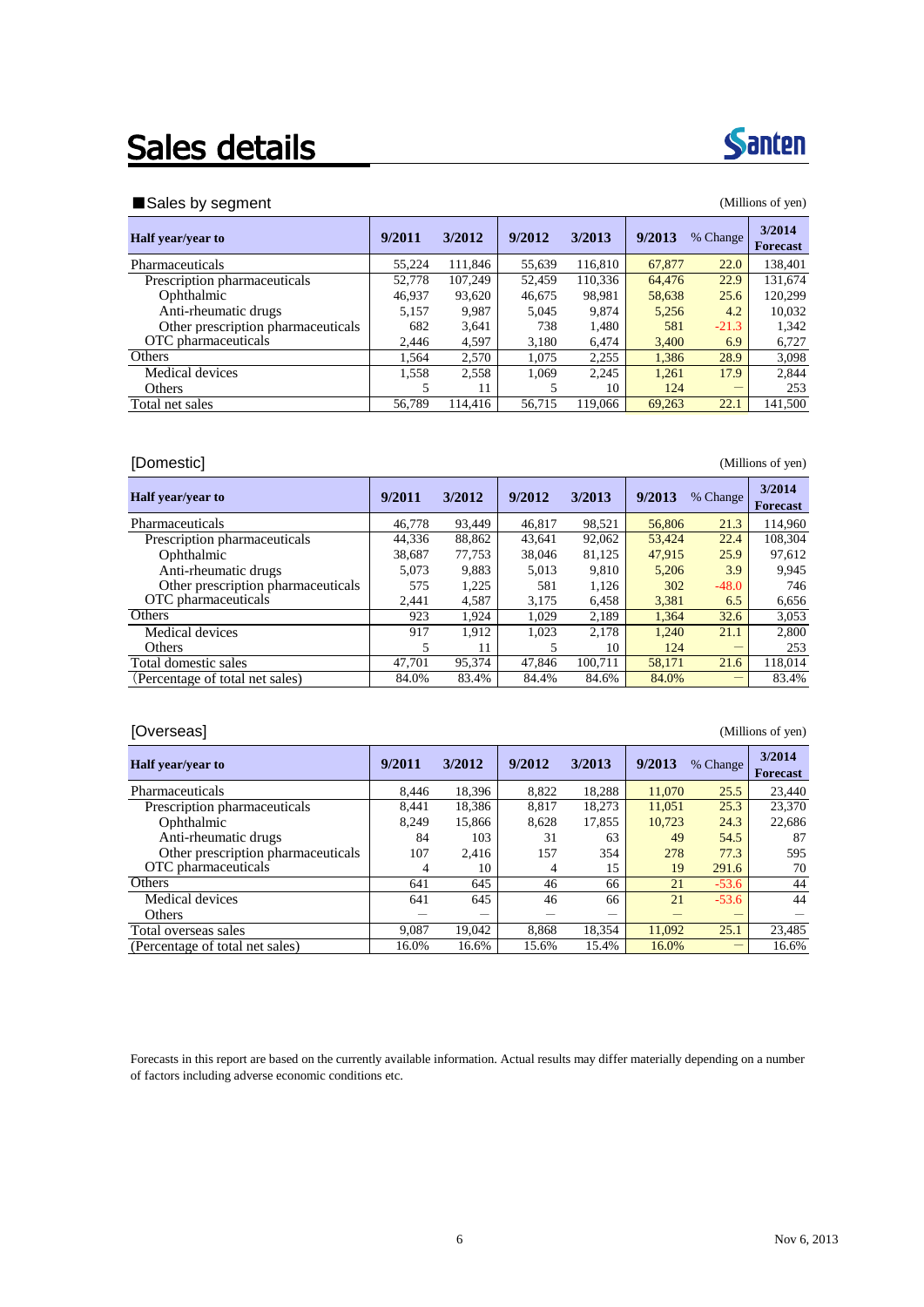## Sales details

### ■Sales of major prescription pharmaceuticals

| <b>Therapeutic category</b>        | <b>Generic name/formulation</b>                                               | <b>Brand name</b>    |       | <b>Region</b> Launched |
|------------------------------------|-------------------------------------------------------------------------------|----------------------|-------|------------------------|
| Bacterial conjunctivitis           | levofloxacin/ophthalmic solution                                              | Cravit               | Japan | Apr- $00$              |
|                                    | ofloxacin/ophthalmic solution                                                 | <b>Tarivid</b>       | Japan | $Sep-87$               |
|                                    | tafluprost/opthalmic solution                                                 | <b>Tapros</b>        | Japan | $Dec-08$               |
|                                    | dorzolamide hydrochloride-timolol maleate/<br>combination ophthalmic solution | Cosopt               | Japan | $Jun-10$               |
|                                    | timolol maleate/ophthalmic solution                                           | <b>Timoptol</b>      | Japan | $Sep-81$               |
| Glaucoma                           | timotol maleate/<br>long-acting ophthalmic solution                           | <b>Timoptol XE</b>   | Japan | Nov-99                 |
|                                    | bunazosin hydrochloride/opthalmic solution                                    | <b>Detantol</b>      | Japan | $Sep-01$               |
|                                    | isopropyl unoprostone/opthalmic solution                                      | Rescula ※            | Japan | $Oct-94$               |
| Allergy                            | levocabastine hydrochloride/<br>ophthalmic solution                           | Livostin             | Japan | $Jan-01$               |
| Corneal disease                    | sodium hyaluronate/ophthalmic solution                                        | <b>Hyalein</b>       | Japan | $Jun-95$               |
|                                    | diquafosol sodium                                                             | <b>Diquas</b>        | Japan | $Dec-10$               |
| Inflammation                       | fluorometholone/ophthalmic solution                                           | <b>Flumetholon</b>   | Japan | $Oct-75$               |
| Senile cataract                    | pirenoxine/ophthalmic solution                                                | <b>Kary Uni</b>      | Japan | $Jul-92$               |
| Adjuvant for ophthalmic operations | sodium hyaluronate/<br>adjuvant for ophthalmic operations                     | <b>Opegan Hi</b>     | Japan | $Jan-95$               |
| Intravitreal VEGF inhibitor        | aflibercept solution for intravitreal injection                               | <b>Evlea</b>         | Japan | $Nov-12$               |
|                                    | bucillamine/tablet                                                            | <b>Rimatil</b>       | Japan | $Sep-87$               |
| Rheumatoid arthritis               | salazosulfapyridine/enteric coated tablet                                     | <b>Azulfidine EN</b> | Japan | $Dec-95$               |
|                                    | methotrexate/tablet                                                           | <b>Metolate</b>      | Japan | $Jul-04$               |

※Rescula: This product, which was launched in October 1994, has been sold by Santen Pharmaceutical Co., Ltd. since October 2004.

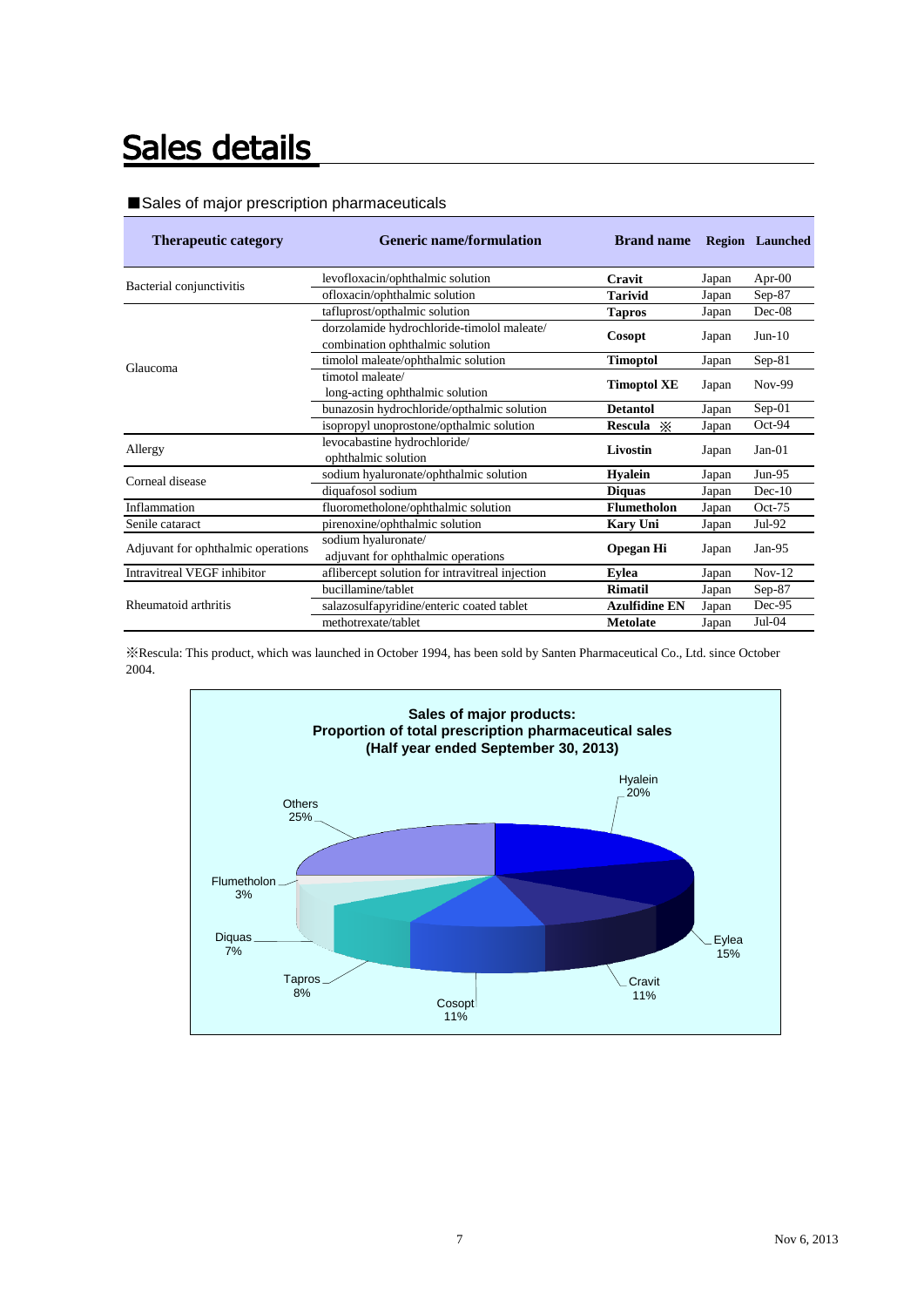

| $($ wannono or $($ vn $)$ |          |                           |                   |        |                   |                          |                          |                          |
|---------------------------|----------|---------------------------|-------------------|--------|-------------------|--------------------------|--------------------------|--------------------------|
|                           |          |                           |                   |        | Half year/year to |                          |                          |                          |
| <b>Brand name</b>         | % Change | 3/2014<br><b>Forecast</b> | % Change          | 9/2013 | 3/2013            | 9/2012                   | 3/2012                   | 9/2011                   |
| Cravit                    | 9.9      | 11.928                    | 6.6               | 6,149  | 10,857            | 5,769                    | 12,368                   | 6,767                    |
| <b>Tarivid</b>            | 6.5      | 1,950                     | 0.8               | 973    | 1,830             | 965                      | 1,932                    | 1,036                    |
| <b>Tapros</b>             | 13.1     | 8,901                     | 10.7              | 4,355  | 7,872             | 3,933                    | 7,351                    | 3,642                    |
| Cosopt                    | 31.0     | 11,800                    | 35.5              | 5,761  | 9,006             | 4,252                    | 6,271                    | 2,832                    |
| <b>Timoptol</b>           | $-15.2$  | 1,159                     | $-13.8$           | 629    | 1,366             | 730                      | 1,701                    | 906                      |
| <b>Timoptol XE</b>        | $-7.8$   | 1,923                     | $-8.2$            | 1,009  | 2,085             | 1,099                    | 2,404                    | 1,269                    |
| <b>Detantol</b>           | $-24.8$  | 1,304                     | $-18.1$           | 777    | 1,734             | 948                      | 1,968                    | 1,005                    |
| <b>Rescula</b>            | $-2.5$   | 2,187                     | $-5.8$            | 1,096  | 2,243             | 1,164                    | 2,472                    | 1,284                    |
| Livostin                  | $-42.6$  | 2,318                     | $-31.9$           | 801    | 4,036             | 1,176                    | 3,346                    | 1,196                    |
| <b>Hyalein</b>            | $-2.5$   | 20,628                    | $-1.2$            | 10,748 | 21,159            | 10,884                   | 22,216                   | 11,322                   |
| <b>Diquas</b>             | 40.0     | 7.788                     | 57.2              | 3,529  | 5,563             | 2,244                    | 2,846                    | 1,121                    |
| Flumetholon               | $-14.4$  | 3,809                     | $-9.8$            | 1,807  | 4,447             | 2,002                    | 4,072                    | 1,991                    |
| <b>Kary Uni</b>           | 8.2      | 4,074                     | 0.6               | 1,957  | 3,765             | 1,947                    | 3,690                    | 1,920                    |
| <b>Opegan Hi</b>          | 5.6      | 3,001                     | $-0.4$            | 1,433  | 2,842             | 1.439                    | 3.018                    | 1,535                    |
| Eylea                     | 412.1    | 16,303                    | $\qquad \qquad -$ | 8,164  | 3.183             | $\overline{\phantom{0}}$ | $\overline{\phantom{0}}$ | $\overline{\phantom{0}}$ |
| <b>Rimatil</b>            | $-6.0$   | 3,057                     | $-3.8$            | 1,633  | 3,253             | 1.697                    | 3,673                    | 1.952                    |
| <b>Azulfidine EN</b>      | $-5.3$   | 3,568                     | 0.8               | 1,949  | 3,767             | 1.934                    | 4.030                    | 2,069                    |
| <b>Metolate</b>           | 27.0     | 2,590                     | 18.8              | 1,194  | 2,040             | 1,006                    | 1,705                    | 816                      |



Forecasts in this report are based on the currently available information. Actual results may differ materially depending on a number of factors including adverse economic conditions etc.

### (Millions of yen)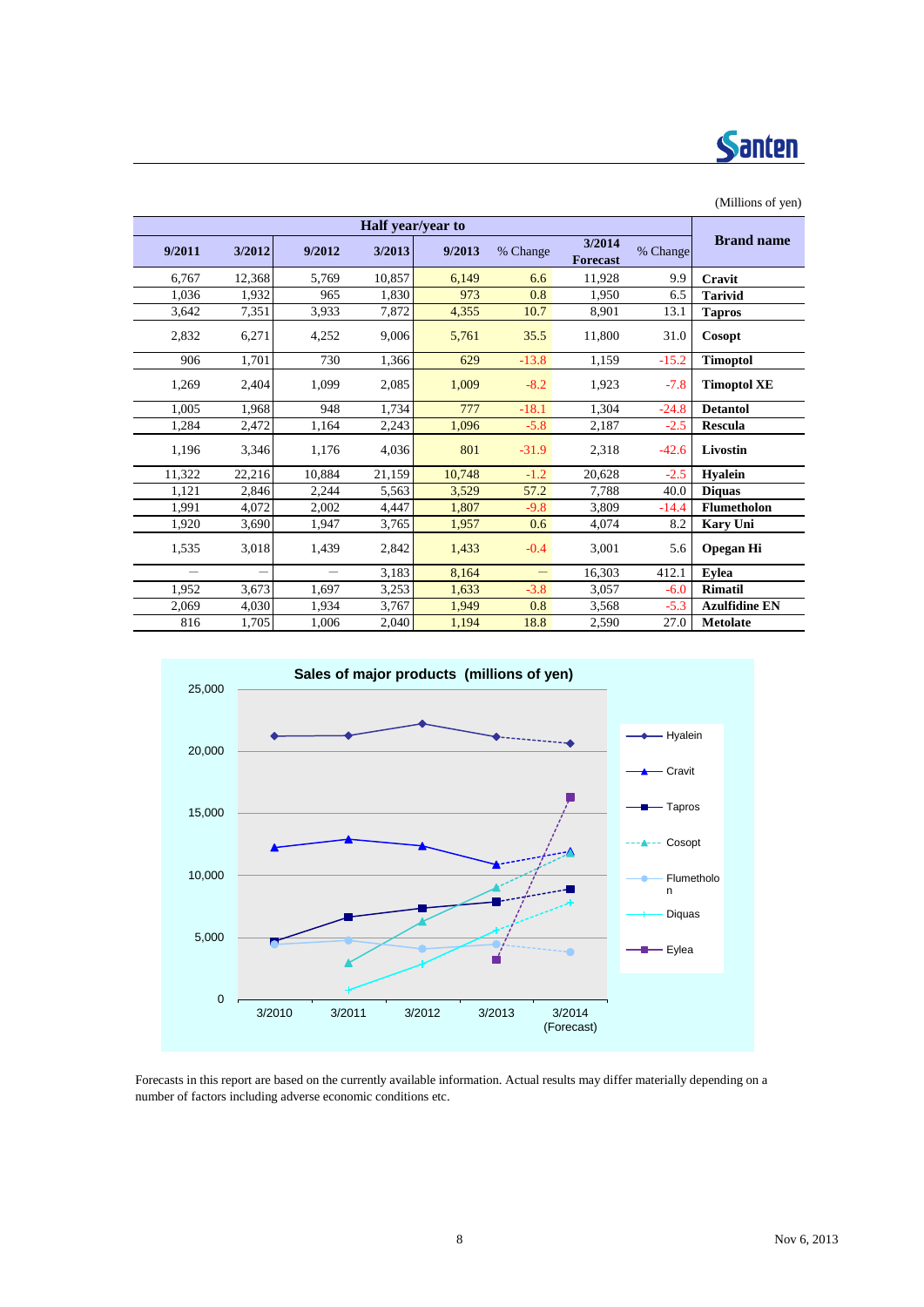## **Consolidated balance sheets**

### ■Assets

| At half-year/year end                  | 9/2011        |                       | 3/2012        |                        | 9/2012        |                     | 3/2013        |                     | 9/2013        |                        |
|----------------------------------------|---------------|-----------------------|---------------|------------------------|---------------|---------------------|---------------|---------------------|---------------|------------------------|
|                                        | Million yen   | Propor-<br>tion $(%)$ | Million yen   | Propor-<br>tion $(% )$ | Million yen   | Propor-<br>tion (%) | Million yen   | Propor-<br>tion (%) | Million yen   | Propor-<br>tion $(\%)$ |
| <b>Current assets</b>                  | 142,285       | 75.5                  | 140,288       | 70.6                   | 123,909       | 67.1                | 132,582       | 66.4                | 139,340       | 65.8                   |
| Cash and deposits                      | 69,991        |                       | 66,235        |                        | 48,792        |                     | 50,884        |                     | 52,786        |                        |
| Notes and accounts                     | 38,973        |                       | 37,923        |                        | 39,259        | 43,840              |               |                     | 47,497        |                        |
| receivable-trade                       |               |                       |               |                        |               |                     |               |                     |               |                        |
| Marketable securities                  | 13,450        |                       | 12,739        |                        | 13,208        |                     | 11,007        |                     | 12,310        |                        |
| Merchandise and finished goods         | 12,793        |                       | 14,672        |                        | 13,337        |                     | 16,703        |                     | 15,751        |                        |
| Work in process                        | 477           |                       | 600           |                        | 565           |                     | 624           |                     | 531           |                        |
| Raw materials and supplies             | 2,150         |                       | 2,677         |                        | 3,366         |                     | 3,620         |                     | 3,620         |                        |
| Deferred tax assets                    | 2,012         |                       | 1,921         |                        | 1.804         |                     | 1.880         |                     | 2.095         |                        |
| Other current assets                   | 2,438         |                       | 3,521         |                        | 3,576         |                     | 4,022         |                     | 4,749         |                        |
| Allowance for doubtful<br>receivables  | $-1$          |                       | $-1$          |                        | $-1$          |                     | $-1$          |                     | $-1$          |                        |
| <b>Fixed assets</b>                    | 46,174        | 24.5                  | 58,513        | 29.4                   | 60,837        | 32.9                | 67,057        | 33.6                | 72,349        | 34.2                   |
| Tangible assets                        | 24,827        | 13.2                  | 25,523        | 12.8                   | 25,928        | 14.0                | 27,420        | 13.7                | 28,186        | 13.3                   |
| Buildings and structures               | 12,951        |                       | 12,806        |                        | 12,333        |                     | 13,427        |                     | 14,346        |                        |
| Machinery, equipment<br>and vehicles   | 1,558         |                       | 1,581         |                        | 1,574         |                     | 1,584         |                     | 2,400         |                        |
| Land                                   | 8,203         |                       | 8,213         |                        | 8,200         |                     | 8,240         |                     | 8,251         |                        |
| Leased assets                          | 177           |                       | 166           |                        | 138           |                     | 158           |                     | 142           |                        |
| Construction in progress               | 598           |                       | 1,365         |                        | 2,239         |                     | 2,454         |                     | 967           |                        |
| Other tangibles                        | 1,338         |                       | 1,390         |                        | 1,442         |                     | 1,554         |                     | 2,078         |                        |
| Intangible assets                      | 966           | 0.5                   | 12,877        | 6.5                    | 12,360        | 6.7                 | 14,123        | 7.1                 | 15,449        | 7.3                    |
| Goodwill                               |               |                       | 5,801         |                        | 5,378         |                     | 5,936         |                     | 6,285         |                        |
| In-process research and<br>development |               |                       | 5,941         |                        | 5,825         |                     | 6,767         |                     | 7,583         |                        |
| Software                               | 741           |                       | 831           |                        | 730           |                     | 1,150         |                     | 1,193         |                        |
| Other intangibles                      | 224           |                       | 301           |                        | 425           |                     | 269           |                     | 386           |                        |
| Investments and other assets           | 20,380        | 10.8                  | 20,112        | 10.1                   | 22,548        | 12.2                | 25,513        | 12.8                | 28,713        | 13.6                   |
| Investment securities                  | 11,788        |                       | 12,411        |                        | 13,893        |                     | 18,173        |                     | 20,087        |                        |
| Deferred tax assets                    | 7,085         |                       | 6,500         |                        | 6,345         |                     | 4,460         |                     | 5,614         |                        |
| Other assets                           | 1,506         |                       | 1,200         |                        | 2,308         |                     | 2,879         |                     | 3,012         |                        |
| <b>Total assets</b>                    | 188,459 100.0 |                       | 198,801 100.0 |                        | 184,746 100.0 |                     | 199,640 100.0 |                     | 211,690 100.0 |                        |

 $\%$  Consolidated balance sheets is reflected on September 30, 2013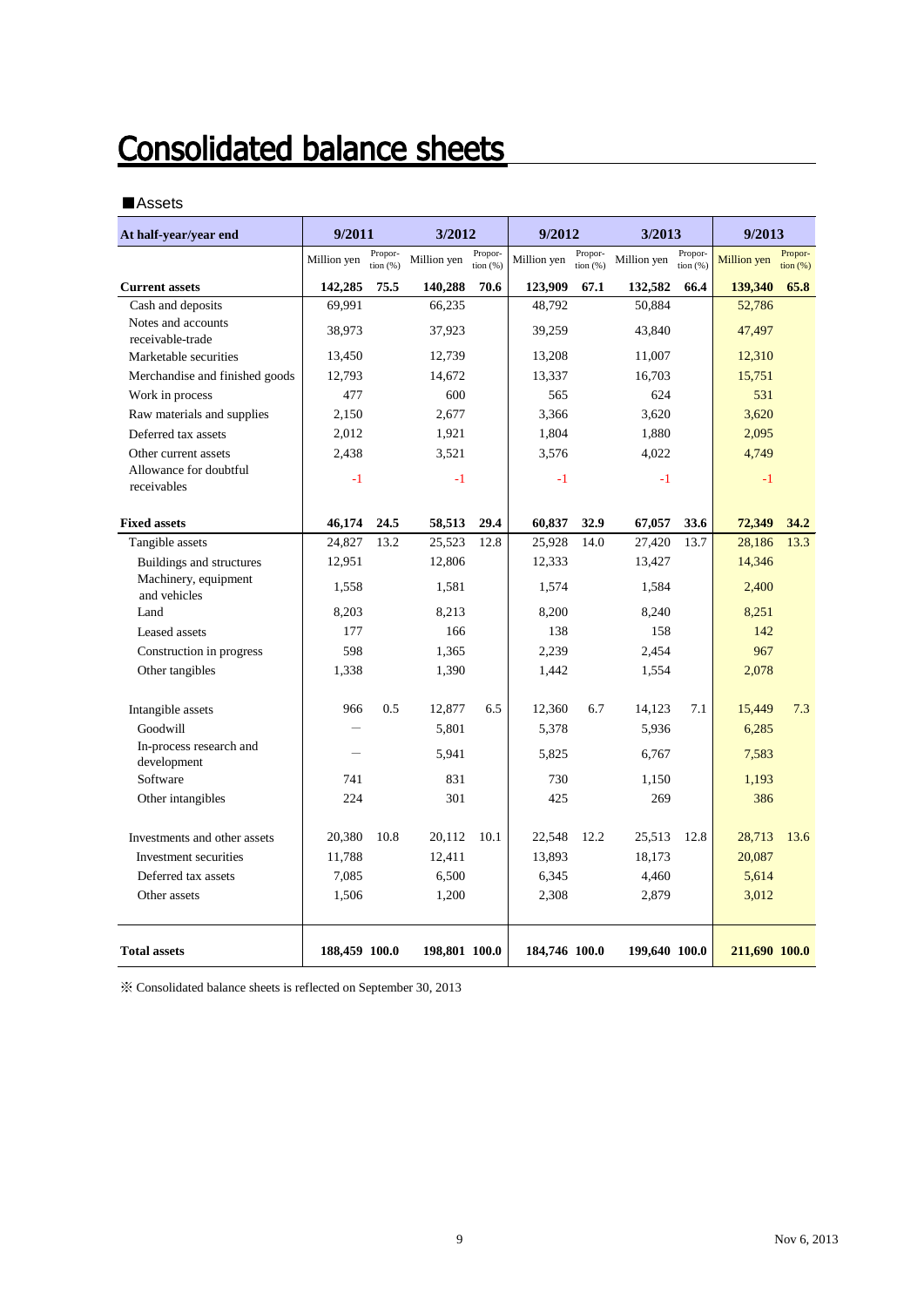### ■Liabilities and net assets

| At half-year/year end                                    | 9/2011        |                        | 3/2012        |                       | 9/2012        |                       | 3/2013        |                        | 9/2013        |                     |  |  |     |  |
|----------------------------------------------------------|---------------|------------------------|---------------|-----------------------|---------------|-----------------------|---------------|------------------------|---------------|---------------------|--|--|-----|--|
|                                                          | Million yen   | Propor-<br>tion $(% )$ | Million yen   | Propor-<br>tion $(%)$ | Million yen   | Propor-<br>tion $(%)$ | Million yen   | Propor-<br>tion $(% )$ | Million yen   | Propor-<br>tion (%) |  |  |     |  |
| <b>Current liabilities</b>                               | 22,293        | 11.8                   | 27,425        | 13.8                  | 23,671        | 12.8                  | 27,011        | 13.5                   | 29,218        | <b>13.8</b>         |  |  |     |  |
| Trade accounts payable                                   | 5,314         |                        | 8,074         |                       | 5,570         |                       | 9,266         |                        | 10,197        |                     |  |  |     |  |
| Other payables                                           | 7,647         |                        | 9,009         |                       | 9,439         |                       | 9,868         |                        | 8,318         |                     |  |  |     |  |
| Income taxes payable                                     | 5,205         |                        | 5,282         |                       | 4,479         |                       | 3,038         |                        | 5,578         |                     |  |  |     |  |
| Reserve for bonuses                                      | 2,595         |                        | 2,943         |                       | 2,711         |                       | 3,085         |                        | 2,908         |                     |  |  |     |  |
| Provision for sales returns                              | 86            |                        | 81            |                       | 84            |                       | 104           |                        | 111           |                     |  |  |     |  |
| Other current liabilities                                | 1,442         |                        | 2,033         |                       | 1,386         |                       | 1,647         |                        | 2,104         |                     |  |  |     |  |
| <b>Non-current liabilities</b>                           | 4,009         | 2.1                    | 6,514         | 3.3                   | 6,553         | 3.6                   | 7,496         | 3.8                    | 10,945        | 5.2                 |  |  |     |  |
| Lease Obligations                                        | 139           |                        | 115           |                       | 85            |                       | 87            |                        | 71            |                     |  |  |     |  |
| Deferred tax liabilities                                 | 20            |                        | 1,996         |                       | 1,957         |                       | 2,269         |                        | 2,540         |                     |  |  |     |  |
| Retirement and severance<br>benefits                     | 3,387         |                        | 3.459         |                       | 3,643         |                       | 3,664         |                        |               |                     |  |  |     |  |
| Retirement and severance<br>benefits for directors and   | 189           |                        | 222           |                       | 203           |                       | 248           |                        |               |                     |  |  |     |  |
| corporate auditors<br>Net defined benefit liability      |               |                        | -             |                       |               |                       |               |                        | 6,232         |                     |  |  |     |  |
| Provision for business                                   |               |                        |               |                       |               |                       |               |                        |               |                     |  |  | 739 |  |
| structure improvement<br>Asset retirement obligation     | 161           |                        | 161           |                       | 162           |                       |               |                        |               | 160                 |  |  |     |  |
| Other liabilities                                        | 109           |                        | 559           |                       | 501           |                       | 1,066         |                        |               |                     |  |  |     |  |
|                                                          |               |                        |               |                       |               |                       |               |                        |               |                     |  |  |     |  |
| <b>Total liabilities</b>                                 | 26,302        | 14.0                   | 33,940        | 17.1                  | 30,224        | 16.4                  | 34,507        | 17.3                   | 40,164        | 19.0                |  |  |     |  |
| Shareholders' equity                                     | 167,824       | 89.1                   | 170,770       | 85.9                  | 161,705       | 87.5                  | 165,855       | 83.1                   | 171,177       | 80.9                |  |  |     |  |
| Common stock                                             | 6,670         | 3.5                    | 6,694         | 3.4                   | 6,720         | 3.6                   | 7,080         | 3.5                    | 7,193         | 3.4                 |  |  |     |  |
| Capital surplus                                          | 8,025         | 4.3                    | 8,049         | 4.0                   | 8,075         | 4.4                   | 7,775         | 3.9                    | 7,887         | 3.7                 |  |  |     |  |
| Retained earnings                                        | 153,131       | 81.3                   | 156,030       | 78.5                  | 160,651       | 87.0                  | 151,001       | 75.6                   | 156,100       | 73.7                |  |  |     |  |
| Treasury stock, at cost                                  | $-3$          | $-0.0$                 | $-4$          | $-0.0$                | $-13,742$     | $-7.4$                | $-2$          | $-0.0$                 | $-4$          | $-0.0$              |  |  |     |  |
| <b>Accumulated other</b>                                 |               |                        |               |                       |               |                       |               |                        |               |                     |  |  |     |  |
| comprehensive income                                     | $-6,017$      | $-3.2$                 | $-6.255$      | $-3.1$                | $-7,587$      | $-4.1$                | $-1,047$      | $-0.5$                 | -66           | $-0.0$              |  |  |     |  |
| Unrealized (losses) gains on<br>securities, net of taxes | $-83$         | $-0.0$                 | 51            | 0.0                   | 92            | 0.1                   | 1,920         | 1.0                    | 1,846         | 0.9                 |  |  |     |  |
| Foreign currency translation<br>adjustments              | $-5,934$      | $-3.1$                 | $-6,306$      | $-3.2$                | $-7,679$      | $-4.2$                | $-2,967$      | $-1.5$                 | $-297$        | $-0.1$              |  |  |     |  |
| Remeasurements of<br>defined benefit plans               |               |                        |               |                       |               |                       |               |                        | $-1.614$      | $-0.8$              |  |  |     |  |
| <b>Stock subscription rights</b>                         | 350           | 0.2                    | 347           | 0.2                   | 403           | 0.2                   | 324           | 0.2                    | 415           | 0.2                 |  |  |     |  |
| <b>Total net assets</b>                                  | 162,156       | 86.0                   | 164,861       | 82.9                  | 154,521       | 83.6                  | 165,132       | 82.7                   | 171,526       | 81.0                |  |  |     |  |
| <b>Total liabilities and</b><br>net assets               | 188,459 100.0 |                        | 198,801 100.0 |                       | 184,746 100.0 |                       | 199,640 100.0 |                        | 211,690 100.0 |                     |  |  |     |  |

※ Consolidated balance sheets is reflected on September 30, 2013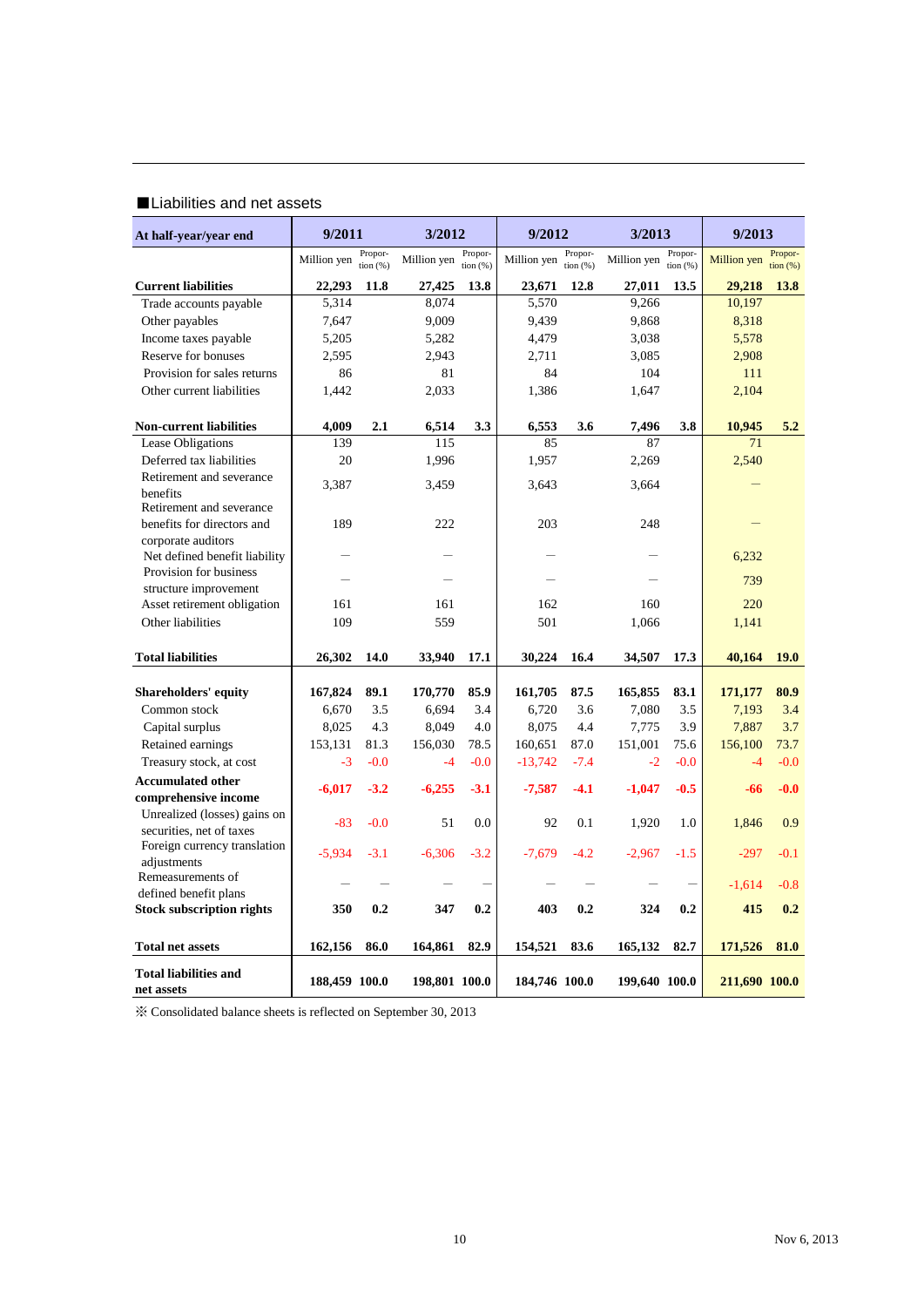## **Consolidated statements of cash flows**

|                                                        |          |           |                          |           | (Millions of yen) |
|--------------------------------------------------------|----------|-----------|--------------------------|-----------|-------------------|
| Half year/year to                                      | 9/2011   | 3/2012    | 9/2012                   | 3/2013    | 9/2013            |
| I. Cash flows from operating activities:               |          |           |                          |           |                   |
| Income before income taxes                             | 15,088   | 27,791    | 13,477                   | 25,591    | 13,983            |
| Depreciation and amortization                          | 1.352    | 2.787     | 1,244                    | 2.656     | 1.336             |
| Amortization of goodwill                               |          | 162       | 319                      | 634       | 383               |
| Business structure improvement expenses                |          |           | $\overline{\phantom{0}}$ |           | 867               |
| Increase/decrease in retirement and severance benefits | 122      | 178       | 188                      | 186       |                   |
| Increase (decrease) in Net defined benefit liability   |          |           |                          |           | 409               |
| Interest and dividend income                           | $-251$   | $-528$    | $-263$                   | $-522$    | $-280$            |
| Interest expense                                       | 11       | 22        | $\overline{c}$           | 6         | 3                 |
| Increase/decrease in trade receivables                 | $-2$     | 1,037     | $-1,515$                 | $-5,559$  | $-3,317$          |
| Increase/decrease in inventories                       | $-758$   | $-3,294$  | 509                      | $-2,588$  | 1,480             |
| Increase/decrease in trade accounts payable            | $-785$   | 2,033     | $-2,481$                 | 1,170     | 873               |
| Other, net                                             | $-1,254$ | 29        | $-2,220$                 | $-1,790$  | $-1,602$          |
| Subtotal                                               | 13,522   | 30,219    | 9,260                    | 19,785    | 14,136            |
| Interest and dividend income received                  | 255      | 549       | 270                      | 532       | 289               |
| Interest expense paid                                  | $-8$     | $-16$     | $-0$                     | $-3$      | $-1$              |
| Income taxes paid                                      | $-4,441$ | $-9.268$  | $-5,168$                 | $-10,372$ | $-3,131$          |
| Net cash provided by operating activities              | 9,327    | 21,483    | 4,362                    | 9.942     | 11,293            |
| II. Cash flows from investing activities:              |          |           |                          |           |                   |
| Increase in fixed deposits                             | $-145$   | $-165$    | $-449$                   | $-504$    | $-57$             |
| Decrease in fixed deposits                             | 2,003    | 2,781     | 174                      | 630       | 57                |
| Payments for acquisition of marketable securities      | $-1,416$ | $-1,617$  | $-304$                   | $-301$    | $-203$            |
| Proceeds from sales and redemption of securities       | 1,924    | 4,850     | 1,537                    | 4,048     | 800               |
| Payments for acquisition of fixed assets               | $-1,327$ | $-3,280$  | $-1,380$                 | $-3,608$  | $-2.639$          |
| Proceeds from sale of fixed assets                     | 5        | 6         | 30                       | 37        | $\mathbf{1}$      |
| Purchase of investment securities                      | $-4$     | $-2,420$  | $-2,219$                 | $-4,882$  | $-3.911$          |
| Other, net                                             | 377      | $-10,427$ | $\Omega$                 | $-14$     | $-0$              |
| Net cash (used in) provided by investing activities    | 1,416    | $-10,272$ | $-2,612$                 | $-4,595$  | $-5,954$          |
| III. Cash flows from financing activities:             |          |           |                          |           |                   |
| Purchase of treasury stock                             | $-1$     | $-2$      | $-13,763$                | $-13,764$ | $-2$              |
| Dividends paid                                         | $-4,350$ | $-8,705$  | $-4,354$                 | $-8,468$  | $-4,121$          |
| Other, net                                             | 107      | 148       | 36                       | 675       | 205               |
| Net cash used in financing activities                  | $-4,244$ | $-8,559$  | $-18,082$                | $-21,557$ | $-3,918$          |
| <b>IV.</b> Effect of exchange rate changes on cash     | $-267$   | $-98$     | $-484$                   | 972       | 476               |
| and cash equivalents                                   |          |           |                          |           |                   |
| V. Net increase/decrease in cash and cash equivalents  | 6,231    | 2,553     | $-16,817$                | $-15,238$ | 1,897             |
| VI. Cash and cash equivalents at beginning of year     | 72,482   | 72,482    | 75,035                   | 75,035    | 59,797            |
| <b>VII.</b> Cash and cash equivalents at end of year   | 78,714   | 75,035    | 58,218                   | 59,797    | 61,694            |

※ Consolidated statements of cash flows is reflectde on September 30, 2013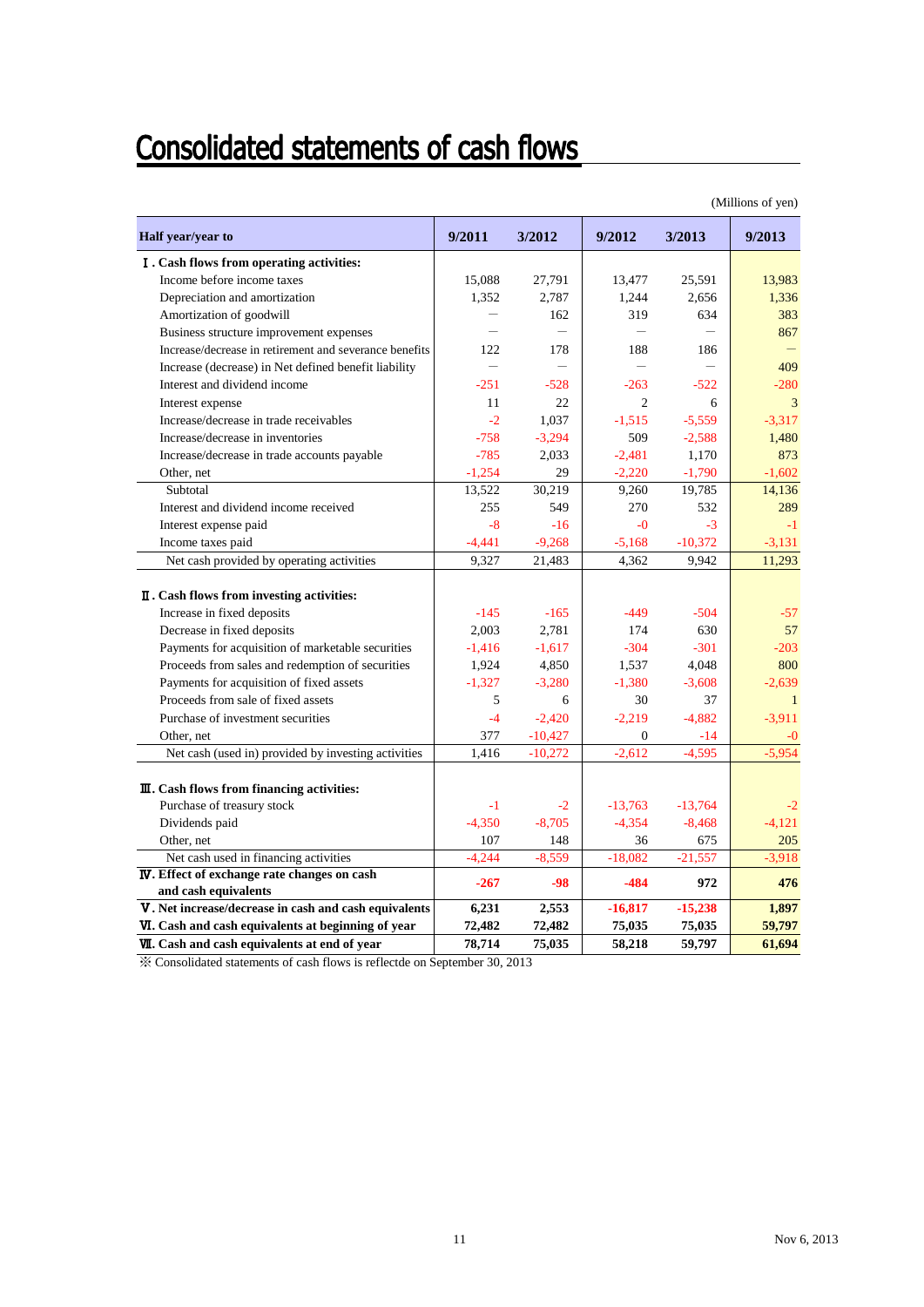## Other Consolidated information



### ■R&D expenditures (Millions of yen)

| <b>Half</b> year/year to | 9/2011 | 3/2012 | 9/2012 | 3/2013 | 9/2013 | 3/2014<br><b>Forecast</b> |
|--------------------------|--------|--------|--------|--------|--------|---------------------------|
| Consolidated             | 7.602  | 17.225 | 7.942  | 16.719 | 8.078  | 18,200                    |
| Percentage of net sales  | 13.4%  | 15.1%  | 14.0%  | 14.0%  | 11.7%  | 12.9%                     |

### ■Capital expenditures (Millions of yen)

| <b>Half</b> year/year to | 9/2011 | 3/2012 | 9/2012 | 3/2013 | 9/2013 | 3/2014<br><b>Forecast</b> |
|--------------------------|--------|--------|--------|--------|--------|---------------------------|
| Consolidated             | .261   | 3.492  | 1.872  | 4.202  | .844   | 4,250                     |

**Note**: **Includes investment in facilities spent on a lease contract basis.**

### ■Depreciation and amortization (Millions of yen)

| <b>Half</b> year/year to                        | 9/2011 | 3/2012 | 9/2012 | 3/2013 | 9/2013 | 3/2014<br><b>Forecast</b> |
|-------------------------------------------------|--------|--------|--------|--------|--------|---------------------------|
| Manufacturing cost                              | 679    | 1.400  | 580    | 1.211  | 582    | 1,300                     |
| Selling, general and<br>administrative expenses | 286    | 553    | 276    | 533    | 289    | 640                       |
| R&D expenses                                    | 351    | 764    | 344    | 785    | 302    | 680                       |
| Consolidated total                              | 1.317  | 2.717  | 1.200  | 2,530  | 1.174  | 2,620                     |

**Note: The depreciation excludes the amortization of long-term prepaid expenses.**

### ■Number of employees

| At half-year/year end                | 9/2011 | 3/2012 | 9/2012 | 3/2013 | 9/2013 |
|--------------------------------------|--------|--------|--------|--------|--------|
| Consolidated                         | 2.946  | 3,053  | 3.095  | 3,050  | 3,073  |
| Sales division                       | 1,206  | 1,268  | 1.314  | 1,322  | 1,353  |
| Production division                  | 854    | 860    | 863    | 820    | 799    |
| R&D division                         | 575    | 624    | 613    | 599    | 605    |
| Corporate or back-office<br>division | 311    | 301    | 305    | 309    | 316    |

Forecasts in this report are based on the currently available information. Actual results may differ materially depending on a number of factors including adverse economic conditions etc.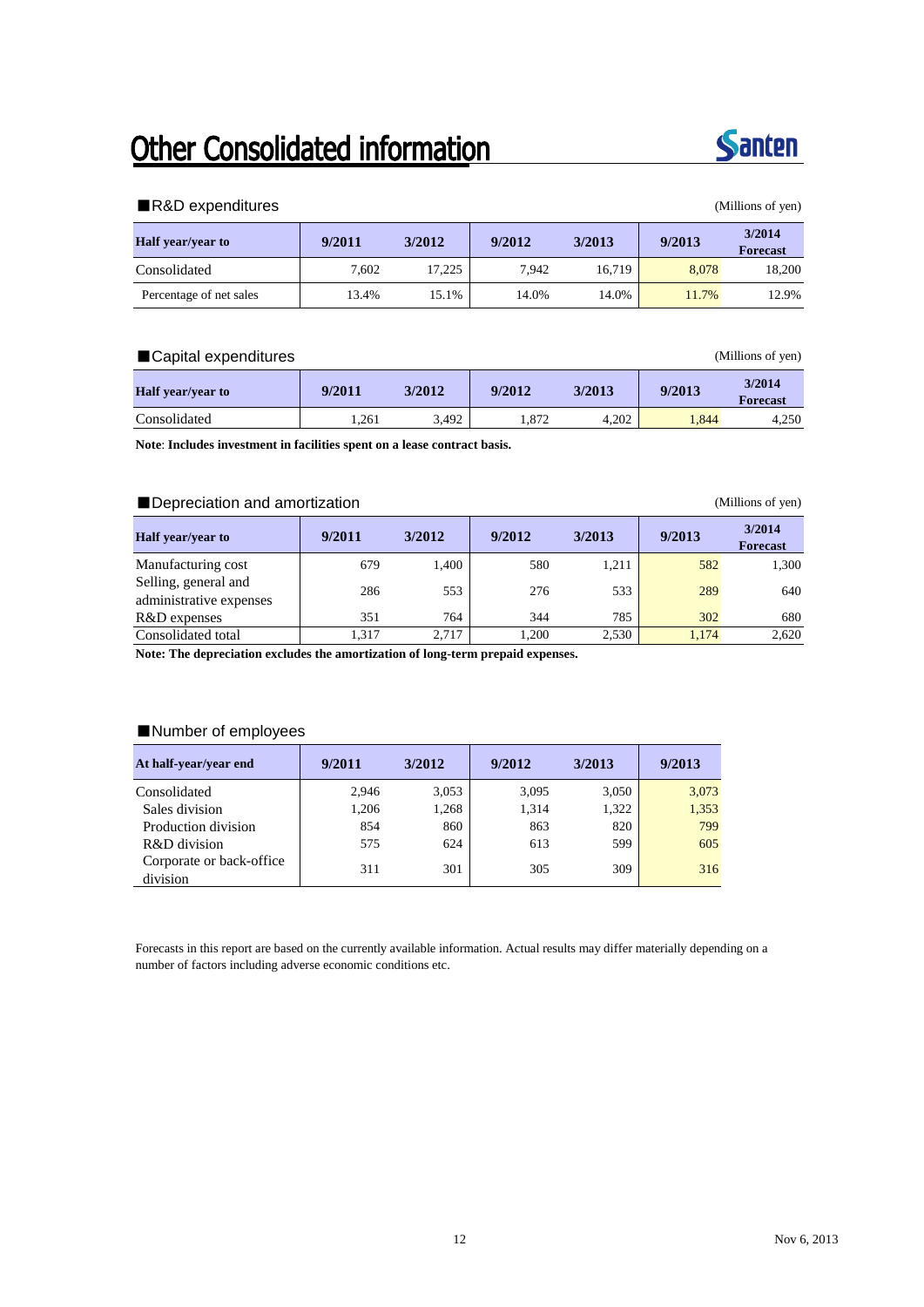## Reference information<br>Research & development

### ■Pipeline of prescription pharmaceuticals (Clinical Stage)

| Generic name                                                                                                                                                                                                                                                                    | Dev. code | Indication                                                                                                                                                                                                                                                                                       | Original/Licensor                  | Region | P <sub>1</sub> | P <sub>2</sub> | P <sub>3</sub> | NDA Filed Approved Launched |               |  |
|---------------------------------------------------------------------------------------------------------------------------------------------------------------------------------------------------------------------------------------------------------------------------------|-----------|--------------------------------------------------------------------------------------------------------------------------------------------------------------------------------------------------------------------------------------------------------------------------------------------------|------------------------------------|--------|----------------|----------------|----------------|-----------------------------|---------------|--|
| Tafluprost                                                                                                                                                                                                                                                                      | DE-085    | Glaucoma/                                                                                                                                                                                                                                                                                        | Co-development                     | Asia   |                |                |                |                             | $Mar-10$      |  |
|                                                                                                                                                                                                                                                                                 |           | Ocular hypertension<br>A prostaglandin F <sub>2</sub> α derivative for the treatment of glaucoma and ocular hypertension. Launched in Japan in December, 2008. In Europe, launched in Germany,                                                                                                   | with Asahi Glass                   | China  |                |                |                | <b>Jan-11</b>               |               |  |
| Korea, Indonesia, and Singapore. NDA filed in China.                                                                                                                                                                                                                            |           | Denmark, etc. In the countries including the U.S., development rights were granted to Merck & Co., Inc. (U.S.) in April, 2009. In Asia, launched in Hong Kong,                                                                                                                                   |                                    |        |                |                |                |                             |               |  |
| Generic name                                                                                                                                                                                                                                                                    | Dev. code | Indication                                                                                                                                                                                                                                                                                       | Original/Licensor                  | Region | P <sub>1</sub> | P <sub>2</sub> | P <sub>3</sub> | NDA Filed Approved          | Launched      |  |
| Diquafosol sodium                                                                                                                                                                                                                                                               | DE-089    | Dry eye                                                                                                                                                                                                                                                                                          | Inspire (Merck)                    | Korea  |                |                |                |                             | <b>Oct-13</b> |  |
|                                                                                                                                                                                                                                                                                 |           |                                                                                                                                                                                                                                                                                                  |                                    | China  |                |                |                | $Jan-12$                    |               |  |
| A dry eye treatment drug which stimulates secretion of mucin and aqueous components from the corneal epithelium. Its mechanism of action is different from<br>other existing treatments. Launched in December, 2010 in Japan and in October, 2013 in Korea. NDA filed in China. |           |                                                                                                                                                                                                                                                                                                  |                                    |        |                |                |                |                             |               |  |
| Generic name                                                                                                                                                                                                                                                                    | Dev. code | Indication                                                                                                                                                                                                                                                                                       | Original/Licensor                  | Region | P <sub>1</sub> | P <sub>2</sub> | P <sub>3</sub> | NDA Filed Approved Launched |               |  |
| Lomerizine HCI                                                                                                                                                                                                                                                                  | DE-090    | Glaucoma                                                                                                                                                                                                                                                                                         | <b>MSD</b>                         | Japan  |                |                |                |                             |               |  |
|                                                                                                                                                                                                                                                                                 |           | A new type of glaucoma treatment which inhibits the progression of visual field defects. It is the only calcium antagonist being development as an oral glaucoma<br>treatment. Compared to NMDA receptor antagonists, it has excellent safety profile with mild systemic adverse drug reactions. |                                    |        |                |                |                |                             |               |  |
| Generic name                                                                                                                                                                                                                                                                    | Dev. code | Indication                                                                                                                                                                                                                                                                                       | Original/Licensor                  | Region | P <sub>1</sub> | P <sub>2</sub> | P <sub>3</sub> | NDA Filed Approved Launched |               |  |
| Betamethasone                                                                                                                                                                                                                                                                   | DE-102    | Macular edema secondary to<br>diabetes and BRVO*                                                                                                                                                                                                                                                 | Co-development with<br>Oakwood     | Japan  |                | (Phase 2/3)    |                |                             |               |  |
|                                                                                                                                                                                                                                                                                 |           | A microsphere product with a new drug delivery concept. Stable and sustained efficacy is expected with a local injection. Collaborating with Oakwood<br>Laboratories (U.S.) for manufacturing technology development on commercial scale. *BRVO: Branch retinal vein occlusion.                  |                                    |        |                |                |                |                             |               |  |
| Generic name                                                                                                                                                                                                                                                                    | Dev. code | Indication                                                                                                                                                                                                                                                                                       | Original/Licensor                  | Region | P <sub>1</sub> | P <sub>2</sub> | P <sub>3</sub> | NDA Filed Approved Launched |               |  |
| (Undetermined)                                                                                                                                                                                                                                                                  | DE-105    | Persistent corneal                                                                                                                                                                                                                                                                               | Original                           | U.S.   |                |                |                |                             |               |  |
|                                                                                                                                                                                                                                                                                 |           | epithelial defects                                                                                                                                                                                                                                                                               |                                    | Japan  |                |                |                |                             |               |  |
|                                                                                                                                                                                                                                                                                 |           | Expected to accelerate corneal epithelial extension and demonstrate high safety profile in treatment-resistant, persistent corneal epithelial defects.                                                                                                                                           |                                    |        |                |                |                |                             |               |  |
| Generic name                                                                                                                                                                                                                                                                    | Dev. code | Indication                                                                                                                                                                                                                                                                                       | Original/Licensor                  | Region | P <sub>1</sub> | P <sub>2</sub> | P <sub>3</sub> | NDA Filed Approved Launched |               |  |
|                                                                                                                                                                                                                                                                                 |           |                                                                                                                                                                                                                                                                                                  |                                    | U.S.   |                |                |                |                             |               |  |
| Sirolimus                                                                                                                                                                                                                                                                       | DE-109    | <b>Uveitis</b>                                                                                                                                                                                                                                                                                   | Original                           | Japan  |                |                |                |                             |               |  |
|                                                                                                                                                                                                                                                                                 |           |                                                                                                                                                                                                                                                                                                  |                                    | Europe |                |                |                |                             |               |  |
|                                                                                                                                                                                                                                                                                 |           | An intravitreal injection with immunosuppressive effect, anti-angiogenic effect, etc. Phase 3 study is ongoing in the U.S., Japan, and Europe.                                                                                                                                                   |                                    |        |                |                |                |                             |               |  |
| Generic name                                                                                                                                                                                                                                                                    | Dev. code | Indication                                                                                                                                                                                                                                                                                       | Original/Licensor                  | Region | P <sub>1</sub> | P <sub>2</sub> | P <sub>3</sub> | NDA Filed Approved Launched |               |  |
| Tafluprost/                                                                                                                                                                                                                                                                     | DE-111    | Glaucoma/                                                                                                                                                                                                                                                                                        | Co-development<br>with Asahi Glass | Japan  |                |                |                | Sept-13                     |               |  |
| Timolol maleate                                                                                                                                                                                                                                                                 |           | Ocular hypertension                                                                                                                                                                                                                                                                              | Co-development                     | Europe |                |                |                | June-13                     |               |  |
| September, 2013 in Japan.                                                                                                                                                                                                                                                       |           | A fixed dose combination drug of a prostaglandin F <sub>2</sub> a derivative and a beta-adrenergic receptor blocker. NDA filed in June, 2013 in Europe. Approved in                                                                                                                              |                                    |        |                |                |                |                             |               |  |
| Generic name                                                                                                                                                                                                                                                                    | Dev. code | Indication                                                                                                                                                                                                                                                                                       | Original/Licensor                  | Region | P <sub>1</sub> | P <sub>2</sub> | P <sub>3</sub> | NDA Filed Approved Launched |               |  |
| Epinastine HCI                                                                                                                                                                                                                                                                  | DE-114    | Allergic conjunctivitis                                                                                                                                                                                                                                                                          | Nippon Boehringer<br>Ingelheim     | Japan  | Sept-13        |                |                |                             |               |  |
| An H <sub>1</sub> receptor antagonist with membrane-stabilizing function, as treatment for allergic conjunctivitis. Approved in September, 2013 in Japan.                                                                                                                       |           |                                                                                                                                                                                                                                                                                                  |                                    |        |                |                |                |                             |               |  |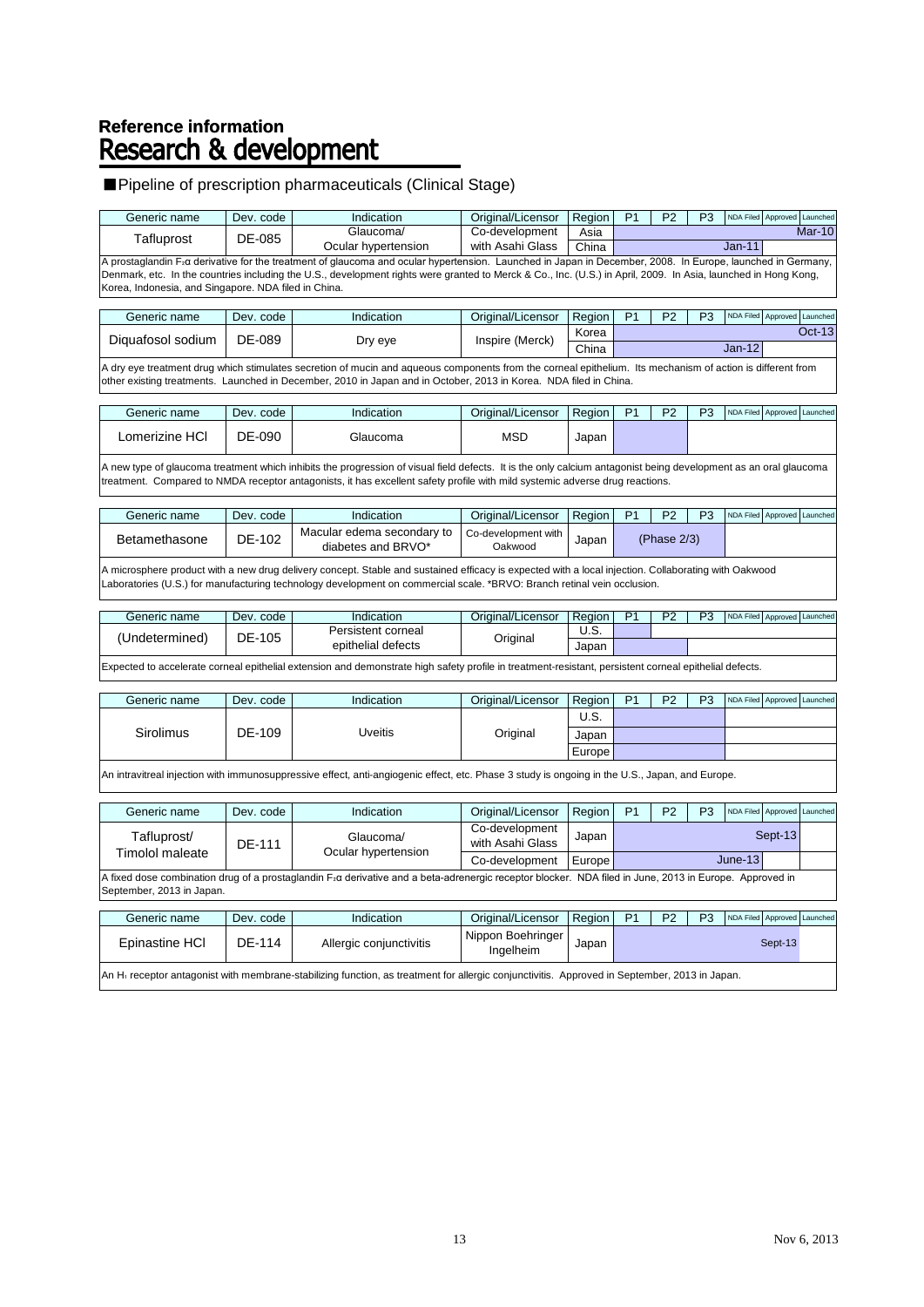

### ■Pipeline of prescription pharmaceuticals (Clinical Stage)

| Generic name   | Dev. code                                                                                                                                                           | Indication                                                                                                                                                                        | Original/Licensor                     | Region | P <sub>1</sub> | P <sub>2</sub>  | P <sub>3</sub> |  | NDA Filed Approved Launched |          |
|----------------|---------------------------------------------------------------------------------------------------------------------------------------------------------------------|-----------------------------------------------------------------------------------------------------------------------------------------------------------------------------------|---------------------------------------|--------|----------------|-----------------|----------------|--|-----------------------------|----------|
| (Undetermined) | DE-117                                                                                                                                                              | Glaucoma/<br>Ocular hypertension                                                                                                                                                  | Co-development with<br>Ube Industries | U.S.   |                | (Phase $1/2a$ ) |                |  |                             |          |
|                |                                                                                                                                                                     | A prostaglandin EP2 receptor agonist with a new mechanism of action. Phase 1/2a was started in the U.S.                                                                           |                                       |        |                |                 |                |  |                             |          |
| Generic name   | Dev. code                                                                                                                                                           | Indication                                                                                                                                                                        | Original/Licensor                     | Region | P <sub>1</sub> | P <sub>2</sub>  | P <sub>3</sub> |  | NDA Filed Approved Launched |          |
| Tafluprost     | DE-118                                                                                                                                                              | Glaucoma/<br>Ocular hypertension                                                                                                                                                  | Co-development with<br>Asahi Glass    | Japan  |                |                 |                |  |                             | $Oct-13$ |
|                |                                                                                                                                                                     | A prostaglandin F <sub>2</sub> a derivative for the treatment of glaucoma and ocular hypertension. Preservative-free, unit-dose type product. Launched in October, 2013 in Japan. |                                       |        |                |                 |                |  |                             |          |
| Generic name   | Dev. code                                                                                                                                                           | Indication                                                                                                                                                                        | Original/Licensor                     | Region | P <sub>1</sub> | P <sub>2</sub>  | P <sub>3</sub> |  | NDA Filed Approved Launched |          |
| (Undetermined) | DE-098<br>(Anti-APO-1<br>antibody)                                                                                                                                  | Rheumatoid arthritis                                                                                                                                                              | Janssen Biotech                       | Japan  |                |                 |                |  |                             |          |
|                | A joint injection inducing apoptosis in diseased joints of rheumatoid arthritis patients. Next development plan is under evaluation based on Phase 2 study results. |                                                                                                                                                                                   |                                       |        |                |                 |                |  |                             |          |

## ■Santen S.A.S. pipeline of prescription pharmaceuticals (Clinical Stage) Santen S.A.S.<br>Santen S.A.S.<br>Generic name

| Generic name   | Dev. code                          | Indication                                                                                                                                                                            | Original/Licensor | Region | P <sub>1</sub> | P <sub>2</sub> | P <sub>3</sub> |  | NDA Filed Approved Launched |  |
|----------------|------------------------------------|---------------------------------------------------------------------------------------------------------------------------------------------------------------------------------------|-------------------|--------|----------------|----------------|----------------|--|-----------------------------|--|
| (Undetermined) | DE-098<br>(Anti-APO-1<br>antibody) | Rheumatoid arthritis                                                                                                                                                                  | Janssen Biotech   | Japan  |                |                |                |  |                             |  |
|                |                                    | A joint injection inducing apoptosis in diseased joints of rheumatoid arthritis patients. Next development plan is under evaluation based on Phase 2 study results.                   |                   |        |                |                |                |  |                             |  |
|                |                                    |                                                                                                                                                                                       |                   |        |                |                |                |  |                             |  |
|                |                                    | Santen S.A.S. pipeline of prescription pharmaceuticals (Clinical Stage)                                                                                                               |                   |        |                |                |                |  |                             |  |
| Generic name   | Dev. name                          | Indication                                                                                                                                                                            | Original/Licensor | Region | <b>P1</b>      | P <sub>2</sub> | P <sub>3</sub> |  | NDA Filed Approved Launched |  |
|                |                                    | Severe dry eye                                                                                                                                                                        | Original          | Europe |                |                |                |  |                             |  |
| Ciclosporin    | Cyclokat                           |                                                                                                                                                                                       |                   | U.S.   |                |                |                |  |                             |  |
|                |                                    | An ophthalmic emulsion which improves symptoms and signs of severe dry eye by immunosuppressive effect. Cationic<br>emulsion technology has enhanced ocular tissue absorption.        |                   |        |                |                |                |  |                             |  |
|                |                                    | Vernal Keratoconjunctivitis                                                                                                                                                           | Original          | Europe |                |                |                |  |                             |  |
| Ciclosporin    | Vekacia                            | An ophthalmic emulsion which improves the symptoms of vernal keratoconjunctivitis by immunosuppressive effect. Cationic<br>emulsion technology has enhanced ocular tissue absorption. |                   |        |                |                |                |  |                             |  |
| Latanoprost    | Catioprost                         | Glaucoma/<br>Ocular hypertension                                                                                                                                                      | Original          | Europe |                |                |                |  |                             |  |
|                |                                    | An ophthalmic emulsion of a prostaglandin $F_2\alpha$ derivative, for the treatment of glaucoma and ocular hypertension.                                                              |                   |        |                |                |                |  |                             |  |
| Dexamethasone  | Cortiject                          | Diabetic macular edema                                                                                                                                                                | Original          | U.S.   |                | (Phase $1/2$ ) |                |  |                             |  |
| Palmitate      |                                    | An intravitreal injection with anti-inflammatory effect.                                                                                                                              |                   |        |                |                |                |  |                             |  |

\*Catioprost and Cortiject are under project evaluation.

### ■Changes from 13FY1Q (August 6, 2013)

| Dev. code | Changes                             |
|-----------|-------------------------------------|
| DE-089    | Launched in October, 2013 (Korea)   |
| DF-111    | Approved in September, 2013 (Japan) |
| DF-114    | Approved in September, 2013 (Japan) |
| DF-118    | Launched in October, 2013 (Japan)   |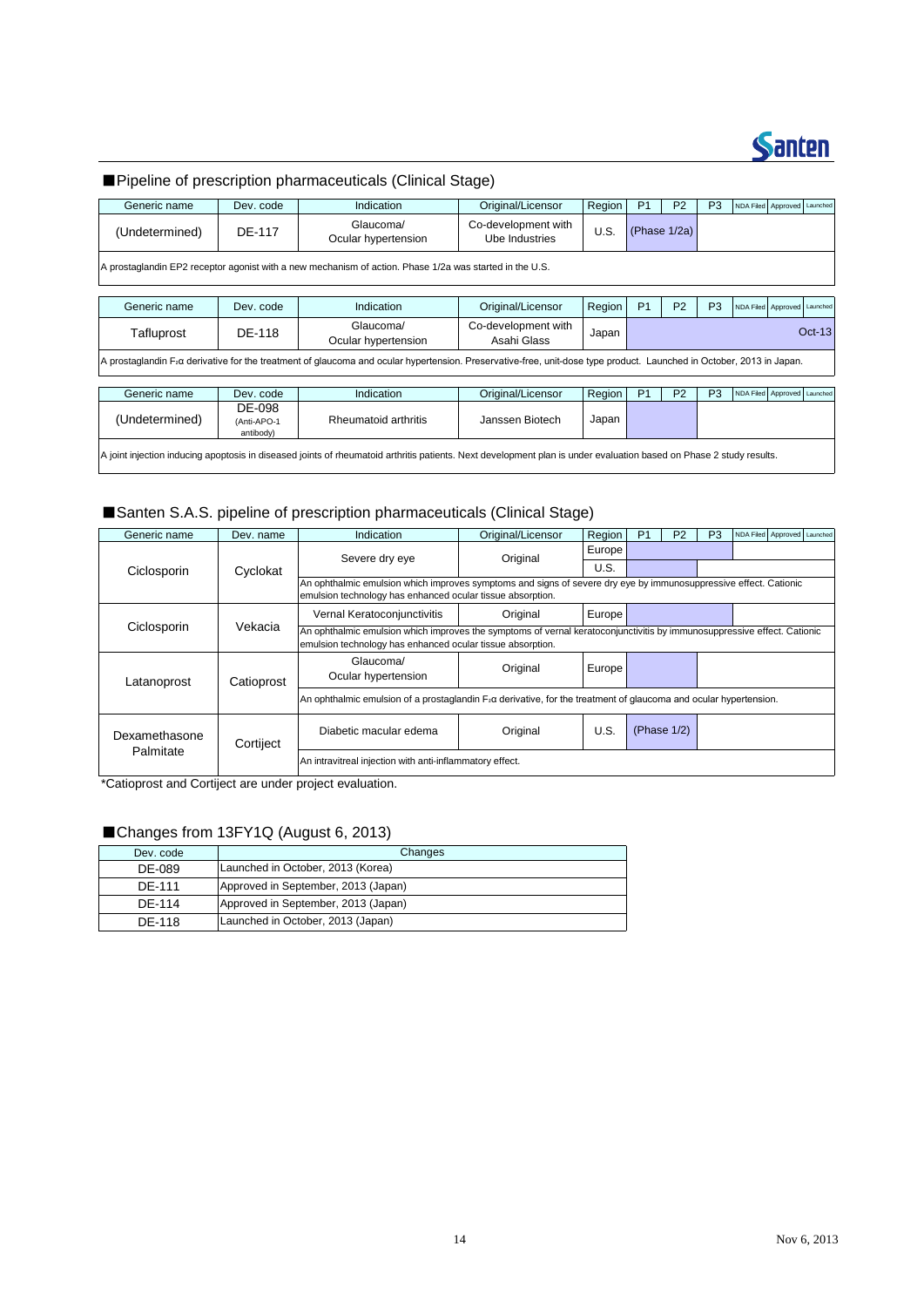### Pharmaceutical market in Japan

### ■ Revision of National Health Insurance (NHI) drug prices (%)

|                  | 1999 | 2000 | 2001              | 2002   | 2003 | 2004 | 2005 | 2006   | 2007              | 2008       | 2009                     | 2010          | 2011                            | 2012        |
|------------------|------|------|-------------------|--------|------|------|------|--------|-------------------|------------|--------------------------|---------------|---------------------------------|-------------|
| Industry average |      |      | $\qquad \qquad -$ | -6.3   |      |      |      | -6.    | $\qquad \qquad -$ | early -5%  | $\overline{\phantom{0}}$ | mid $-6\%$    |                                 | $-6.25%$    |
| Ophthalmic drugs |      | -6.2 | $\qquad \qquad -$ | $-6.0$ |      |      | -    | -5     |                   | late $-3%$ |                          | $-$ early -3% |                                 | $mid -4%$   |
| Santen           |      |      | $\qquad \qquad -$ | $-6.0$ |      |      |      | $\sim$ | $\qquad \qquad -$ | $mid -3%$  | $\overline{\phantom{0}}$ | mid $-5\%$    | $\hspace{0.1mm}-\hspace{0.1mm}$ | late $-5\%$ |

(Compiled by Santen)

Revision of NHI drug prices:

In Japan, drug prices are generally revised every two years to reflect their market price. The drugs marketed at lower market prices will bear larger reduction margins at the revision.

### ■Market shares

|                          |        |        |        |        | (Billions of yen) |
|--------------------------|--------|--------|--------|--------|-------------------|
| Half year/year to        | 9/2011 | 3/2012 | 9/2012 | 3/2013 | 9/2013            |
| Prescription ophthalmics | 36.7%  | 36.1%  | 35.6%  | 35.3%  | 40.3%             |
|                          | 125.7  | 254.9  | 130.0  | 273.4  | 141.6             |
| Anti-rheumatic drugs*    | 41.4%  | 41.0%  | 39.8%  | 39.7%  | 38.9%             |
| (DMARD <sub>s</sub> )    | 13.6   | 27.2   | 13.8   | 27.3   | 14.3              |

Notes: - On an NHI drug price basis. Copyright IMS Health, 2013 \*Disease-modifying anti-rheumatic drugs Source: Santen analysis based on IMS JPM

Period: 2011.4-2013.9; Unauthorized copy prohibited

| Market shares by therapeutic area - prescription ophthalmics |        |        |        |        |        |  |  |  |  |
|--------------------------------------------------------------|--------|--------|--------|--------|--------|--|--|--|--|
| <b>Half</b> year/year to                                     | 9/2011 | 3/2012 | 9/2012 | 3/2013 | 9/2013 |  |  |  |  |
| Anti-glaucoma                                                | 28.0%  | 28.4%  | 30.5%  | 30.4%  | 30.7%  |  |  |  |  |
|                                                              | 46.2   | 92.2   | 47.1   | 94.8   | 51.0   |  |  |  |  |
| Corneal disease treatments                                   | 77.6%  | 77.5%  | 75.7%  | 74.6%  | 71.8%  |  |  |  |  |
|                                                              | 17.3   | 35.6   | 18.9   | 39.7   | 21.4   |  |  |  |  |
| Anti-infective                                               | 68.3%  | 67.5%  | 62.0%  | 61.6%  | 59.9%  |  |  |  |  |
|                                                              | 11.5   | 21.5   | 10.1   | 18.9   | 9.7    |  |  |  |  |
| Anti-allergy                                                 | 19.1%  | 17.6%  | 18.6%  | 16.0%  | 18.3%  |  |  |  |  |
|                                                              | 11.2   | 26.4   | 10.6   | 30.9   | 10.0   |  |  |  |  |
| Anti-VEGF*                                                   |        |        |        | 10.9%  | 51.4%  |  |  |  |  |
|                                                              | 10.5   | 21.8   | 13.1   | 28.3   | 17.9   |  |  |  |  |

Notes: - On an NHI drug price basis. Copyright IMS Health, 2013

- Lower figures indicate market size.

\*Anti-Vascular Endothelial Growth Factor

Source: Santen analysis based on IMS JPM

Period: 2011.4-2013.9; Unauthorized copy prohibited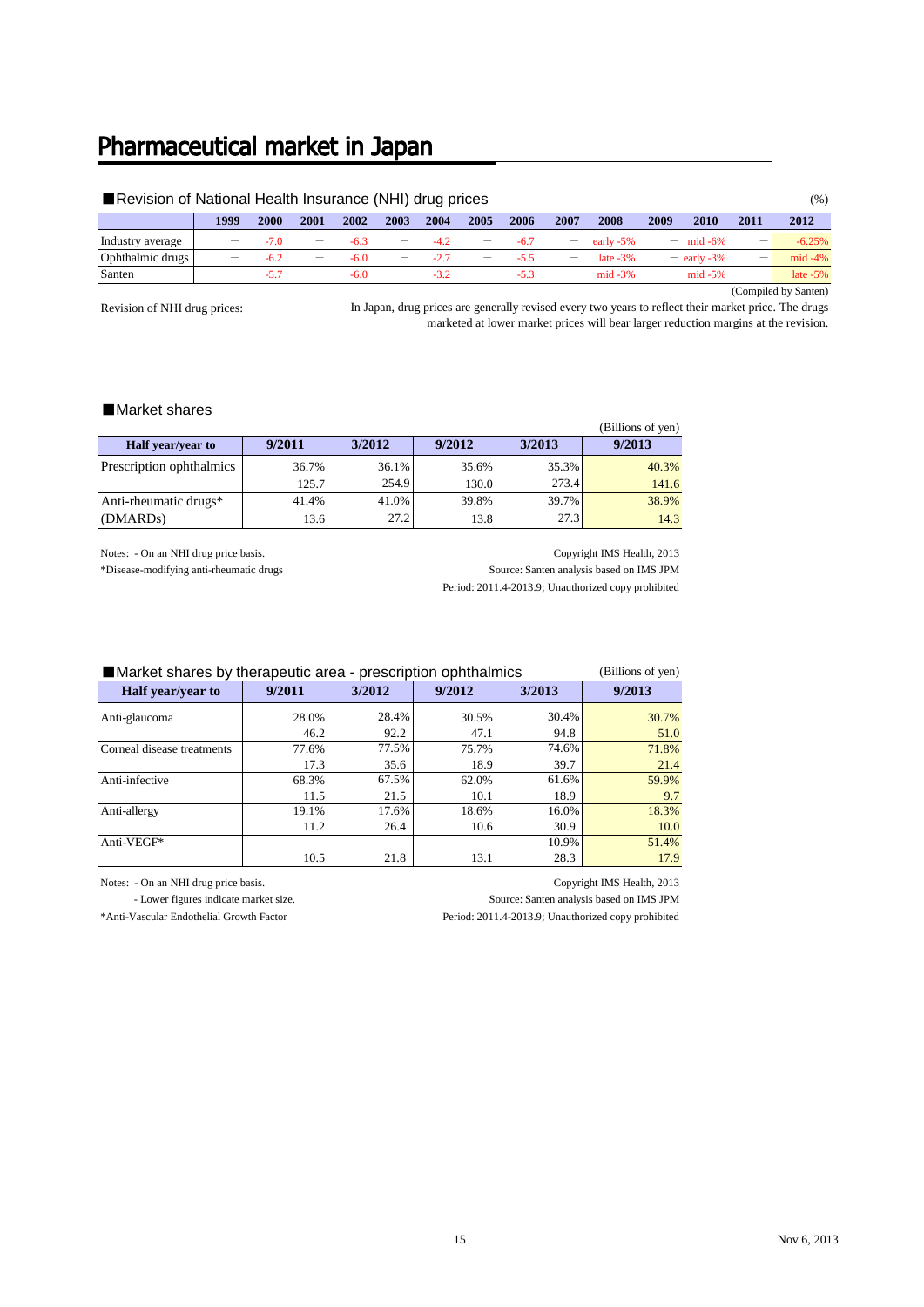## **Stock information**



### ■Stock price (※Tokyo Securities Exchange 1st market) (Yen and thousand shares) **Oct-12 Nov-12 Dec-12 Jan-13 Feb-13 Mar-13 Apr-13 May-13 Jun-13 Jul-13 Aug-13 Sep-13** Stock price: End of month 3,495 3,535 3,315 3,765 4,150 4,450 4,880 4,050 4,270 4,275 4,560 4,765 Volume 4,970 3,568 3,128 3,973 6,784 7,363 5,964 6,364 6,084 4,071 3,903 2,809 3,000 3,500 4,000 4,500 5,000 Stock price and volume  $\theta$ 5,000 10,000 Oct-12 Nov-12 Dec-12 Jan-13 Feb-13 Mar-13 Apr-13 May-13 Jun-13 Jul-13 Aug-13 Sep-13

※Tokyo Stock Exchange and Osaka Stock Exchange have been merged since July, 2013.

### ■Major shareholders (top 10) As of September 30, 2013

| <b>Name</b>                                | Number of                                                                                                                                                                                                           | Percentage of |
|--------------------------------------------|---------------------------------------------------------------------------------------------------------------------------------------------------------------------------------------------------------------------|---------------|
|                                            | shares held<br>investment<br>Thousand shares<br>%<br>12.7<br>10.472<br>4.969<br>6.0<br>3.310<br>4.0<br>3.8<br>3,152<br>2.9<br>2,431<br>2,120<br>2.6<br>1.995<br>2.4<br>1.954<br>2.4<br>2.3<br>1,861<br>1,836<br>2.2 |               |
|                                            |                                                                                                                                                                                                                     |               |
| Japan Trustee Service Bank, Ltd.           |                                                                                                                                                                                                                     |               |
| State Street Bank and Trust Company 505223 |                                                                                                                                                                                                                     |               |
| Development Bank of Japan Inc.             |                                                                                                                                                                                                                     |               |
| The Master Trust Bank of Japan, Ltd.       |                                                                                                                                                                                                                     |               |
| Nippon Life Insurance Company              |                                                                                                                                                                                                                     |               |
| The Bank of Tokyo-Mitsubishi UFJ, Ltd.     |                                                                                                                                                                                                                     |               |
| Trust & Custody Services Bank, Ltd.        |                                                                                                                                                                                                                     |               |
| <b>State Street Bank and Trust Company</b> |                                                                                                                                                                                                                     |               |
| Ono Pharmaceutical Co., Ltd.               |                                                                                                                                                                                                                     |               |
| Daiichi Sankyo Company, Ltd.               |                                                                                                                                                                                                                     |               |

### ■Major stock information

|                                                      | 3/2010  |          | 3/2011 3/2012 3/2013 9/2013     |        |                                 |
|------------------------------------------------------|---------|----------|---------------------------------|--------|---------------------------------|
| Issued shares (thousands)                            | 86.992  |          | 87,053 87,146                   | 82.469 | 82.537                          |
| Treasury stock (thousands)                           | 1.902   | $\theta$ |                                 |        |                                 |
| Market Capitalization (million)                      | 244.100 |          | 288,581 308,063 366,983 393,289 |        |                                 |
| A purchased amount of money (millions of yen)        |         |          |                                 | 13.735 | $\hspace{0.1mm}-\hspace{0.1mm}$ |
| The number of the purchased stocks (thousand shares) |         |          |                                 | 4.937  |                                 |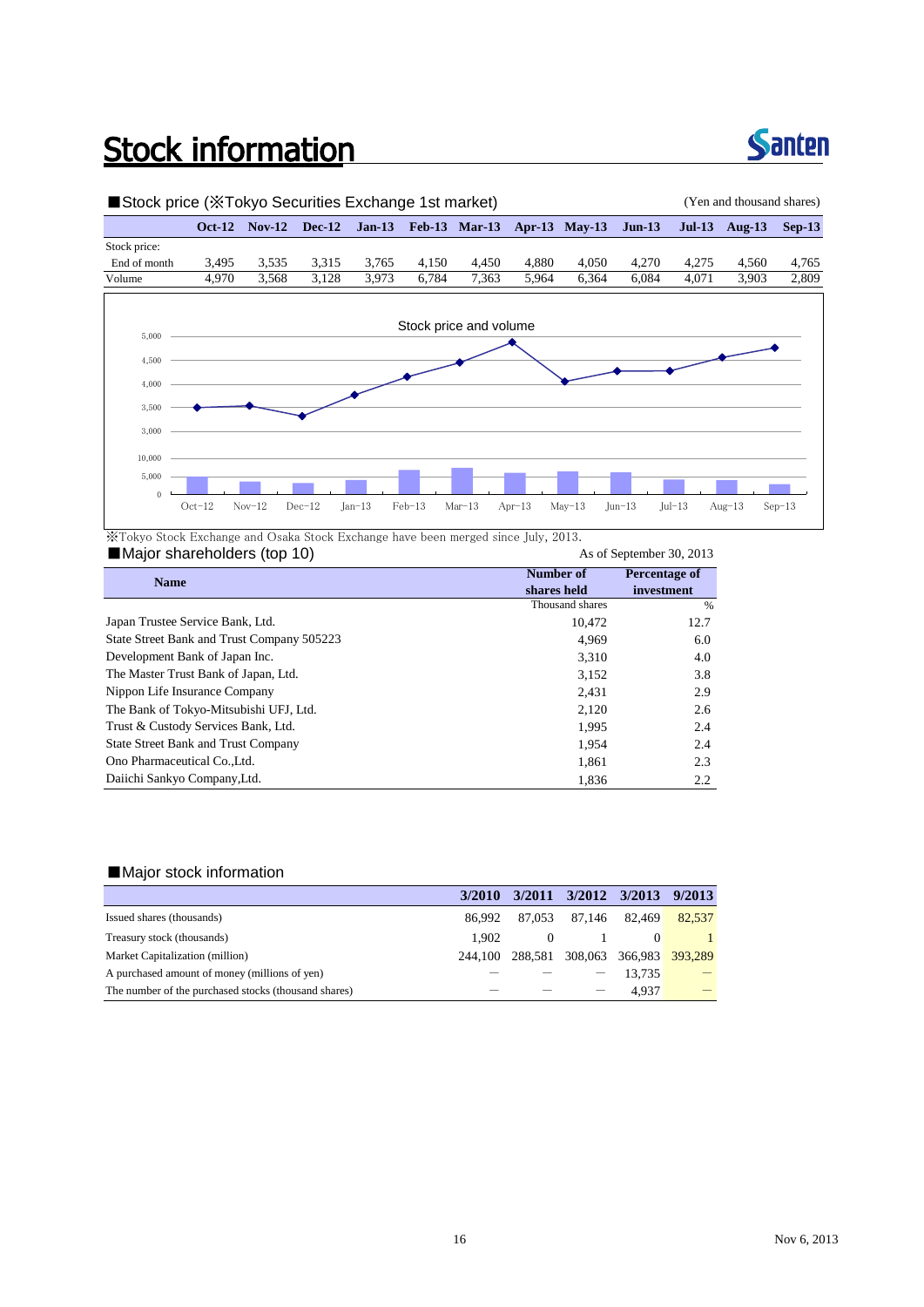## **Stock information**

| At half-year/year end        | 9/2011             |                        | 3/2012             |                        | 9/2012             |                        | 3/2013             |                        | 9/2013             |                              |
|------------------------------|--------------------|------------------------|--------------------|------------------------|--------------------|------------------------|--------------------|------------------------|--------------------|------------------------------|
|                              | Thousand<br>shares | Propor-<br>tion $(\%)$ | Thousand<br>shares | Propor-<br>tion $(\%)$ | Thousand<br>shares | Propor-<br>tion $(\%)$ | Thousand<br>shares | Propor-<br>tion $(\%)$ | Thousand<br>shares | Propor-<br>$\frac{1}{2}$ (%) |
| Financial institutions       | 32,860             | 37.7                   | 30,457             | 35.0                   | 29,235             | 33.5                   | 29,147             | 35.4                   | 29,315             | 35.5                         |
| City & regional banks        | 2,370              | 2.7                    | 2,376              | 2.7                    | 2,255              | 2.6                    | 2,277              | 2.8                    | 2,268              | 2.7                          |
| Trust banks                  | 21,604             | 24.8                   | 19.316             | 22.2                   | 18.367             | 21.1                   | 17.298             | 21.0                   | 17.875             | 21.7                         |
| (concerned in trust works)   | 18,570             |                        | 16,923             |                        | 15,977             |                        | 14,908             |                        | 15,473             |                              |
| Life and non-life insurance  | 4.805              | 5.5                    | 4.740              | 5.4                    | 4,590              | 5.2                    | 4.715              | 5.7                    | 4,414              | 5.3                          |
| Other financial institutions | 4,080              | 4.7                    | 4,023              | 4.6                    | 4,022              | 4.6                    | 4,856              | 5.9                    | 4,757              | 5.8                          |
| Securities firms             | 749                | 0.9                    | 375                | 0.4                    | 1.900              | 2.2                    | 766                | 0.9                    | 568                | 0.7                          |
| Other institutions           | 12.096             | 13.9                   | 12,098             | 13.9                   | 7,162              | 8.2                    | 7.359              | 9.0                    | 7.900              | 9.6                          |
| Foreign investors            | 31.981             | 36.7                   | 35,130             | 40.3                   | 35.189             | 40.4                   | 36,783             | 44.6                   | 37,056             | 44.9                         |
| Individual investors         | 9.438              | 10.8                   | 9,083              | 10.4                   | 8.740              | 10.0                   | 8.390              | 10.1                   | 7,694              | 9.3                          |
| <b>Treasury Stock</b>        | $\Omega$           | 0.0                    | 1                  | 0.0                    | 4,939              | 5.7                    | $\theta$           | 0.0                    |                    | $0.0\,$                      |
| Total                        | 87.127             | 100.0                  | 87.146             | 100.0                  | 87.168             | 100.0                  | 82.469             | 100.0                  | 82.537             | 100.0                        |

### ■Breakdown of shareholding by number of shares

### ■Breakdown of shareholding by number of shareholders

| At half-year/year end        | 9/2011       |               | 3/2012                  |         | 9/2012                  |         | 3/2013                  |         | 9/2013                  |                   |
|------------------------------|--------------|---------------|-------------------------|---------|-------------------------|---------|-------------------------|---------|-------------------------|-------------------|
|                              | Number of    | Propor-       | Number of               | Propor- | Number of               | Propor- | Number of               | Propor- | Number of               | Propor-           |
|                              | shareholders |               | tion $(%)$ shareholders |         | tion $(%)$ shareholders |         | tion $(%)$ shareholders |         | tion $(%)$ shareholders | $\frac{1}{2}$ (%) |
| Financial institutions       | 65           | 0.8           | 63                      | 0.8     | 55                      | 0.7     | 57                      | 0.7     | 59                      | 0.8               |
| City & regional banks        | 4            | 0.1           | 5                       | 0.1     | 3                       | 0.0     | 6                       | 0.1     | 4                       | 0.1               |
| Trust banks                  | 28           | 0.3           | 28                      | 0.3     | 26                      | 0.3     | 26                      | 0.3     | 27                      | 0.3               |
| Life and non-life insurance  | 28           | 0.3           | 26                      | 0.3     | 22                      | 0.3     | 20                      | 0.2     | 23                      | 0.3               |
| Other financial institutions | 5            | 0.1           | 4                       | 0.1     | 4                       | 0.1     | 5                       | 0.1     | 5                       | 0.1               |
| Securities firms             | 38           | 0.4           | 33                      | 0.4     | 33                      | 0.4     | 38                      | 0.5     | 32                      | 0.4               |
| Other institutions           | 128          | 1.5           | 121                     | 1.5     | 117                     | 1.5     | 110                     | 1.4     | 107                     | 1.5               |
| Foreign investors            | 378          | 4.3           | 360                     | 4.3     | 367                     | 4.6     | 365                     | 4.6     | 392                     | 5.3               |
| Individual investors         | 8.150        | 93.0          | 7.710                   | 93.0    | 7.448                   | 92.8    | 7.427                   | 92.8    | 6.809                   | 92.0              |
| Treasury stock               |              | $0.0^{\circ}$ |                         | $0.0\,$ |                         | 0.0     |                         | 0.0     |                         | 0.0               |
| Total                        | 8.760        | 100.0         | 8,288                   | 100.0   | 8.021                   | 100.0   | 7.998                   | 100.0   | 7.400                   | 100.0             |



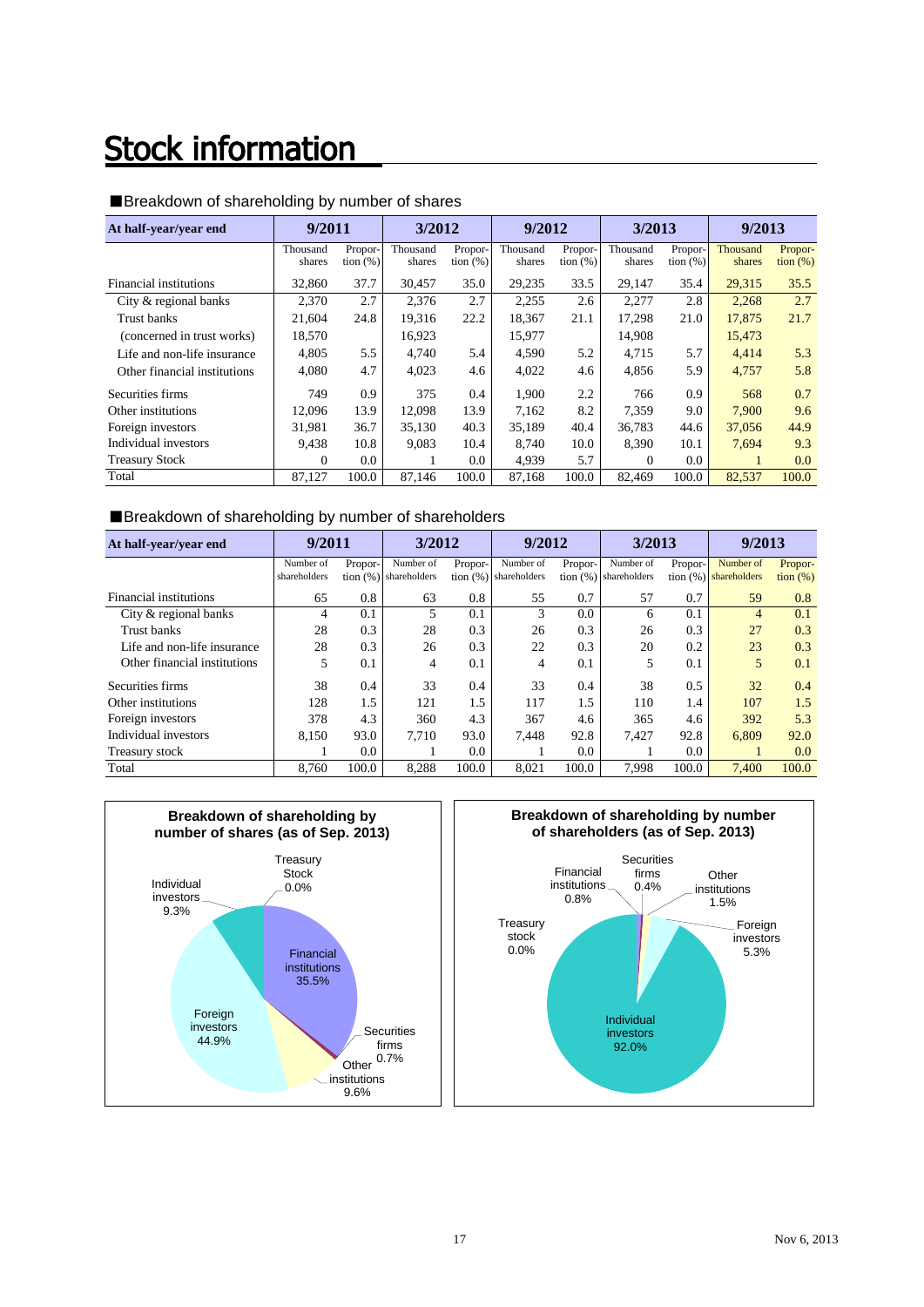## **Consolidated subsidiaries**



### 【Domestic】

| Claire Co., Ltd.              |                                                                  |                 |                                                                        |              |              |
|-------------------------------|------------------------------------------------------------------|-----------------|------------------------------------------------------------------------|--------------|--------------|
| Main business                 | Cleaning of antidust and sterilized clothing                     |                 |                                                                        |              |              |
| Location                      | Shiga, Japan                                                     | Paid-in capital | 90 million yen                                                         | Equity owned | 100%         |
|                               |                                                                  |                 |                                                                        |              |              |
| [Overseas]                    |                                                                  |                 |                                                                        |              |              |
| Santen Holdings U.S. Inc.     |                                                                  |                 |                                                                        |              |              |
| Main business                 |                                                                  |                 | Holding company for North American businesses and business development |              |              |
| Location                      | California, U.S.A.                                               | Paid-in capital | 24,784 thousand US\$                                                   | Equity owned | 100%         |
|                               |                                                                  |                 |                                                                        |              |              |
| Santen Inc.                   |                                                                  |                 |                                                                        |              |              |
| Main business                 | Clinical development and business development of pharmaceuticals |                 |                                                                        |              |              |
| Location                      | California, U.S.A.                                               | Paid-in capital | 8.765 thousand US\$                                                    | Equity owned | 100% *1      |
|                               |                                                                  |                 |                                                                        |              |              |
| Advanced Vision Science, Inc. |                                                                  |                 |                                                                        |              |              |
| Main business                 |                                                                  |                 | Research and development, production and marketing of medical devices  |              |              |
| Location                      | California, U.S.A.                                               | Paid-in capital | 10 thousand US\$                                                       | Equity owned | $100\%$ *1   |
|                               |                                                                  |                 |                                                                        |              |              |
| Santen Holdings EU B.V.       |                                                                  |                 |                                                                        |              |              |
| <b>Main business</b>          | Holdings company for European operation                          |                 |                                                                        |              |              |
| Location                      | Amsterdam, Netherlands                                           | Paid-in capital | 50 thousand euros                                                      | Equity owned | 100%         |
|                               |                                                                  |                 |                                                                        |              |              |
| Santen Oy                     |                                                                  |                 |                                                                        |              |              |
| Main business                 | Development, production and marketing of pharmaceuticals         |                 |                                                                        |              |              |
| Location                      | Tampere, Finland                                                 | Paid-in capital | 20,000 thousand euros                                                  | Equity owned | 100%<br>$*2$ |
|                               |                                                                  |                 |                                                                        |              |              |
|                               | Santen S.A.S. (formerly known as Novagali Pharma S.A.S.)         |                 |                                                                        |              |              |
| Main business                 | Development and marketing of pharmaceuticals                     |                 |                                                                        |              |              |
| Location                      | Evry, France                                                     | Paid-in capital | 1,489 thousand euros                                                   | Equity owned | $*2$<br>100% |
|                               |                                                                  |                 |                                                                        |              |              |
| Santen GmbH                   |                                                                  |                 |                                                                        |              |              |
| Main business                 | Marketing of pharmaceuticals and business development            |                 |                                                                        |              |              |
| Location                      | Munchen, Germany                                                 | Paid-in capital | 25 thousand euros                                                      | Equity owned | $*2$<br>100% |
|                               |                                                                  |                 |                                                                        |              |              |
| SantenPharma AB               |                                                                  |                 |                                                                        |              |              |
| Main business                 | Marketing support of pharmaceuticals                             |                 |                                                                        |              |              |
| Location                      | Stockholm, Sweden                                                | Paid-in capital | 500 thousand S.KR                                                      | Equity owned | 100%<br>$*2$ |
|                               |                                                                  |                 |                                                                        |              |              |
|                               | Santen Pharmaceutical (China) Co., Ltd.                          |                 |                                                                        |              |              |
| Main business                 | Development, production and marketing of pharmaceuticals         |                 |                                                                        |              |              |
| Location                      | Suzhou, China                                                    | Paid-in capital | 3,300 million yen                                                      | Equity owned | 100%         |
|                               |                                                                  |                 |                                                                        |              |              |
|                               | Santen Pharmaceutical Korea Co., Ltd.                            |                 |                                                                        |              |              |
| <b>Main business</b>          | Development, Import and marketing of pharmaceuticals             |                 |                                                                        |              |              |
| Location                      | Seoul, Korea                                                     | Paid-in capital | 29,000,000 thousand won                                                | Equity owned | 100%         |
|                               |                                                                  |                 |                                                                        |              |              |
|                               | Taiwan Santen Pharmaceutical Co., Ltd.                           |                 |                                                                        |              |              |
| Main business                 | Import and marketing of pharmaceuticals                          |                 |                                                                        |              |              |
| Location                      | Taipei, Taiwan                                                   | Paid-in capital | 42,000 thousand Taiwan dollars                                         | Equity owned | 100%         |
|                               |                                                                  |                 |                                                                        |              |              |
| Santen India Private Limited  |                                                                  |                 |                                                                        |              |              |
| Main business                 | Market research of pharmaceuticals                               |                 |                                                                        |              |              |

Location Bangalore, India Paid-in capital 48,500 thousand India rupee Equity owned 99.9%, 0.1% \*1

\*1 : Indirect investment through Santen Holdings U.S. Inc.

\*2 : Indirect investment through Santen Holdings EU B.V.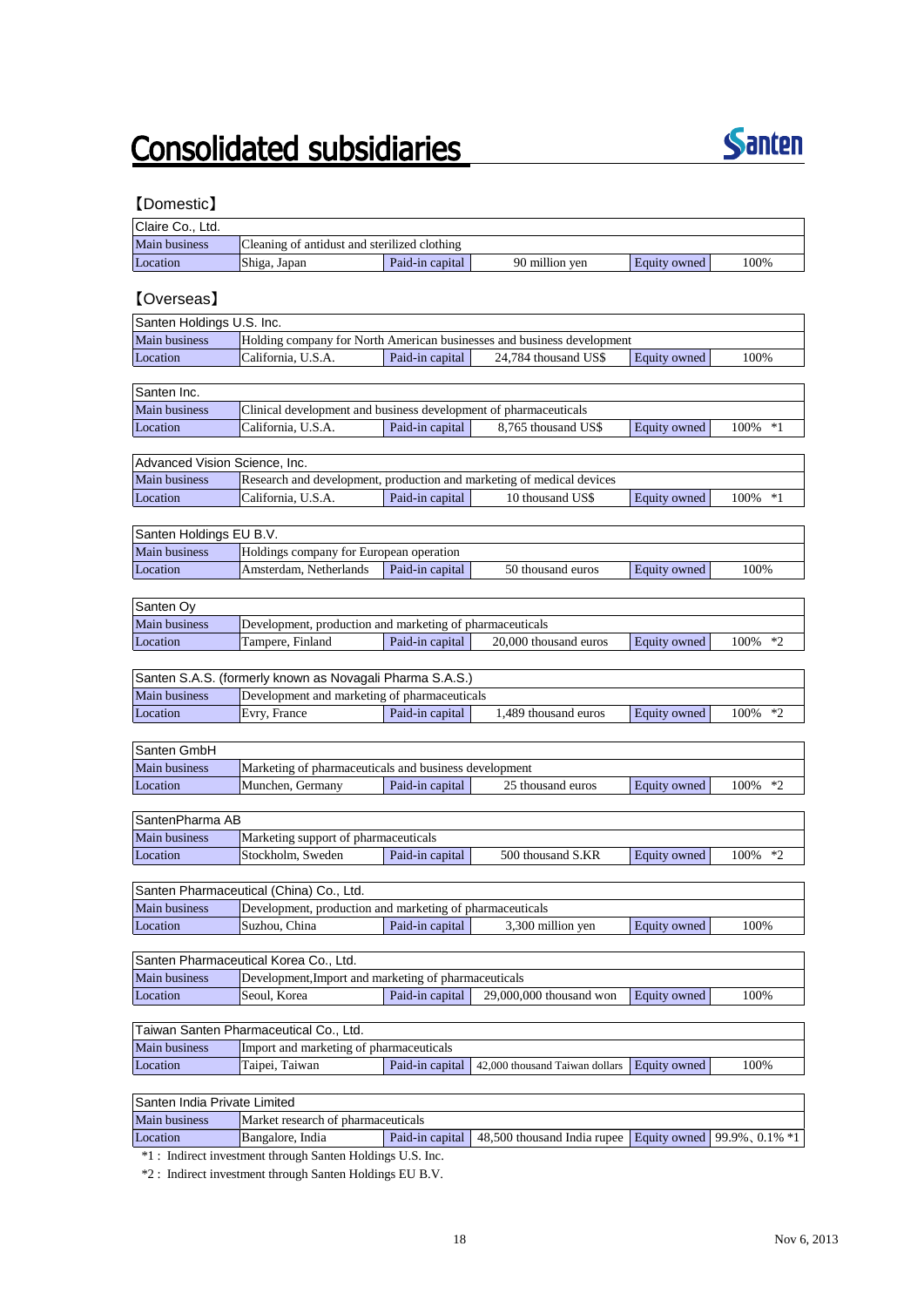### **News releases during April 2013-September 2013**

For details, please refer to our Web site (http://www.santen.com).

### **2013**

### **26-Apr Discontinuance and Abolition of Countermeasures** Santen's Board of Directors on Apr. 26, 2013 resolved to discontinue and abolish the "Countermeasures to Large-Scale Purchases of the Corporation's Shares (Takeover Defense Measures)" of the Company as of the the annual general meeting of the shareholders for the 101st fiscal year on June 25, 2013.

**8-May Notice Concerning Abolition of Retirement Benefit Program for Directors** Santen Pharmaceutical announced its decision to abolish its retirement benefit program

> for directors subject to obtaining approval at the Company's 101st annual general meeting of shareholders on June 25, 2013.

#### **8-May Santen to Grant Rights to Subscribe for New Shares as Stock Options to Directors as Stock-Linked Remuneration**

Santen's Board of Directors on May 5, 2013 adopted a resolution to grant rights to subscribe for new shares as stock options to Directors as stock-linked remuneration, and the resolution was approved at the 101st annual general meeting of the shareholders on June 25, 2013.

**8-May Name Change of European Subsidiary** Santen Pharmaceutical announced that the name of one of its European subsidiaries has been changed from Novagali Pharma S.A.S. to Santen S.A.S., effective April 25, 2013.

- **13-May Santen to launch on May 13 of Sante Beautéye, a new OTC eye drop**
	- **8-Jun OTC Eye-Drops Sante PC Launched on July 8, 2013**
	- **6-Aug Santen to Grant Rights to Subscribe for New Shares as Stock Options as Stock-Linked Remuneration**
	- **6-Aug Santen Launches OTC Eye Drop Soft Santear (Pouch Type)**
	- **2-Sep Notice on Details of the Rights to Subscribe for New Shares (Stock Options as Stock-Linked Remuneration)**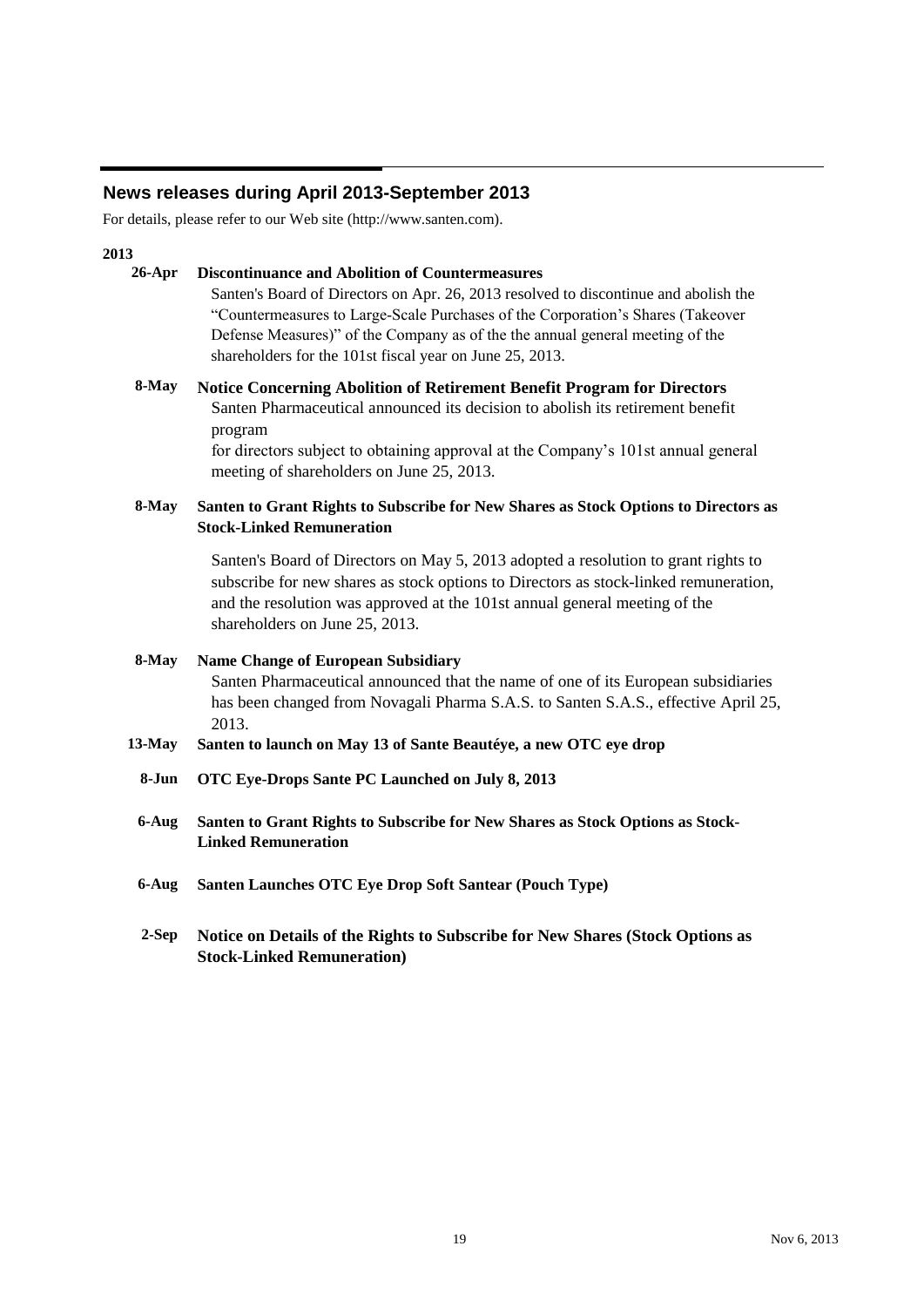

### **2013**

#### **20-Sep Santen Announced Approval for TAPCOM Combination Ophthalmic Solution for the Treatment of Glaucoma and Ocular Hypertension**

Santen Pharmaceutical has announced that it has received approval from the Japan Ministry of Health, Labour and Welfare for the manufacture and sales of TAPCOM Combination Ophthalmic Solution (generic name: tafluprost/timolol maleate: hereafter "TAPCOM") for the treatment of glaucoma and ocular hypertension. TAPCOM contains both timolol maleate and tafluprost. Tafluprost is the active ingredient in TAPROS Ophthalmic Solution 0.0015%, an original glaucoma and ocular hypertension treatment co-developed by Santen and Asahi Glass Co., Ltd. (Tokyo) and launched in 2008.

### **20-Sep Santen Announces Approval of Alesion® 0.05% Ophthalmic Solution for Allergic Conjunctivitis Treatment in Japan**

Santen Pharmaceutical has announced that it has received approval from the Japan Ministry of Health, Labour and Welfare for the manufacture and sales of Alesion® 0.05%. Santen obtained the rights from Nippon Boehringer Ingelheim Co., Ltd. (Tokyo) to develop Alesion® 0.05% Ophthalmic Solution in Japan as an effective treatment for allergic conjunctivitis. phthalmic Solution (generic name: epinastine HCl), a topical anti-allergic agent.